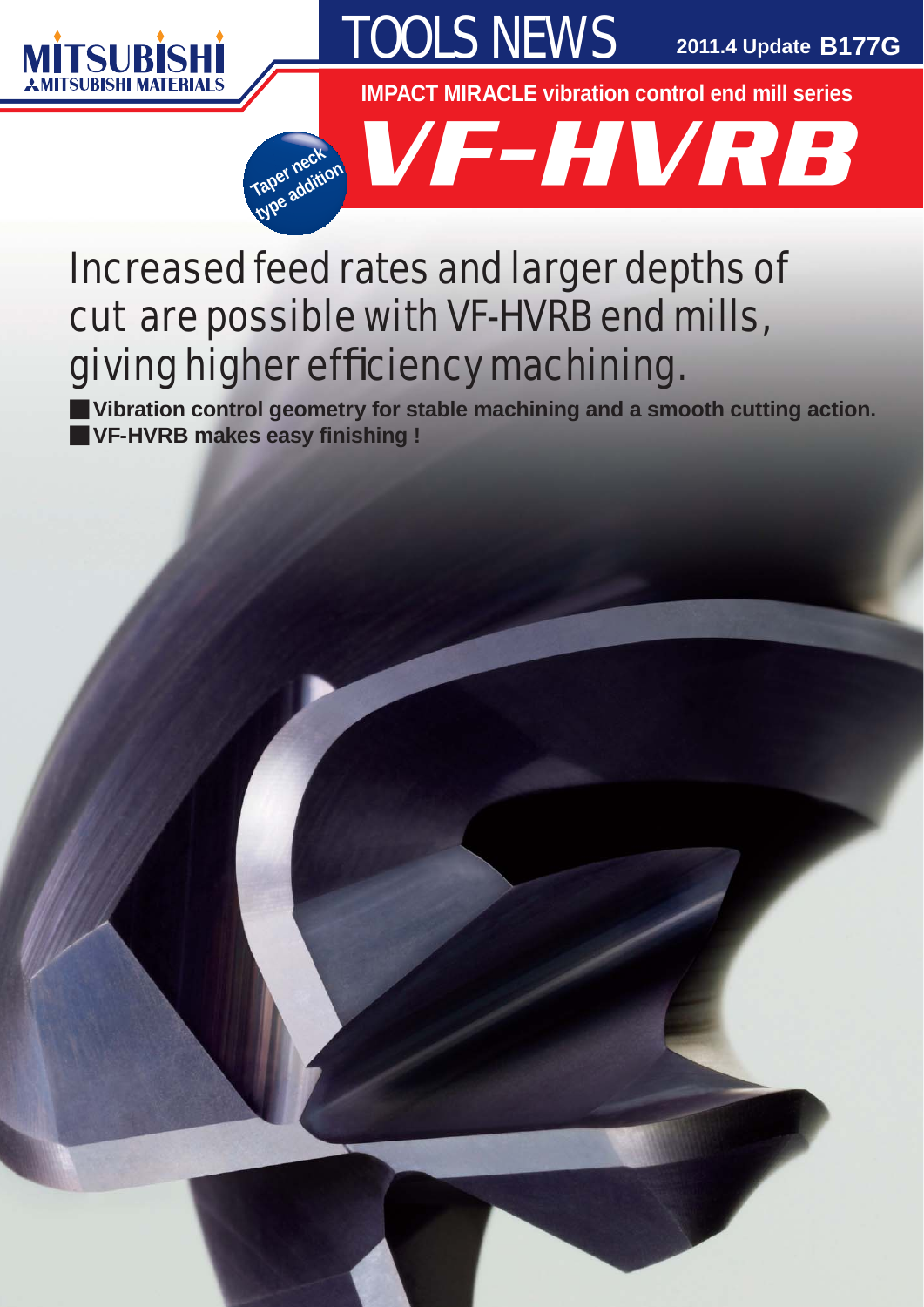# VF-HVRB **END PACT MIRACLE END MILLS IMPACT MIRACLE vibration control end mill series**

#### y<br>Yan **Features**



#### **Low cutting force and reduced heat!**



| End mill               | VFHVRBD1000R20N030 (ø10)                   |
|------------------------|--------------------------------------------|
| Work material JIS S55C |                                            |
|                        | Revolution 2400min <sup>-1</sup> (75m/min) |
|                        | Feed rate 3000mm/min (0.31mm/tooth)        |
| Cutting fluid Air blow |                                            |
|                        |                                            |

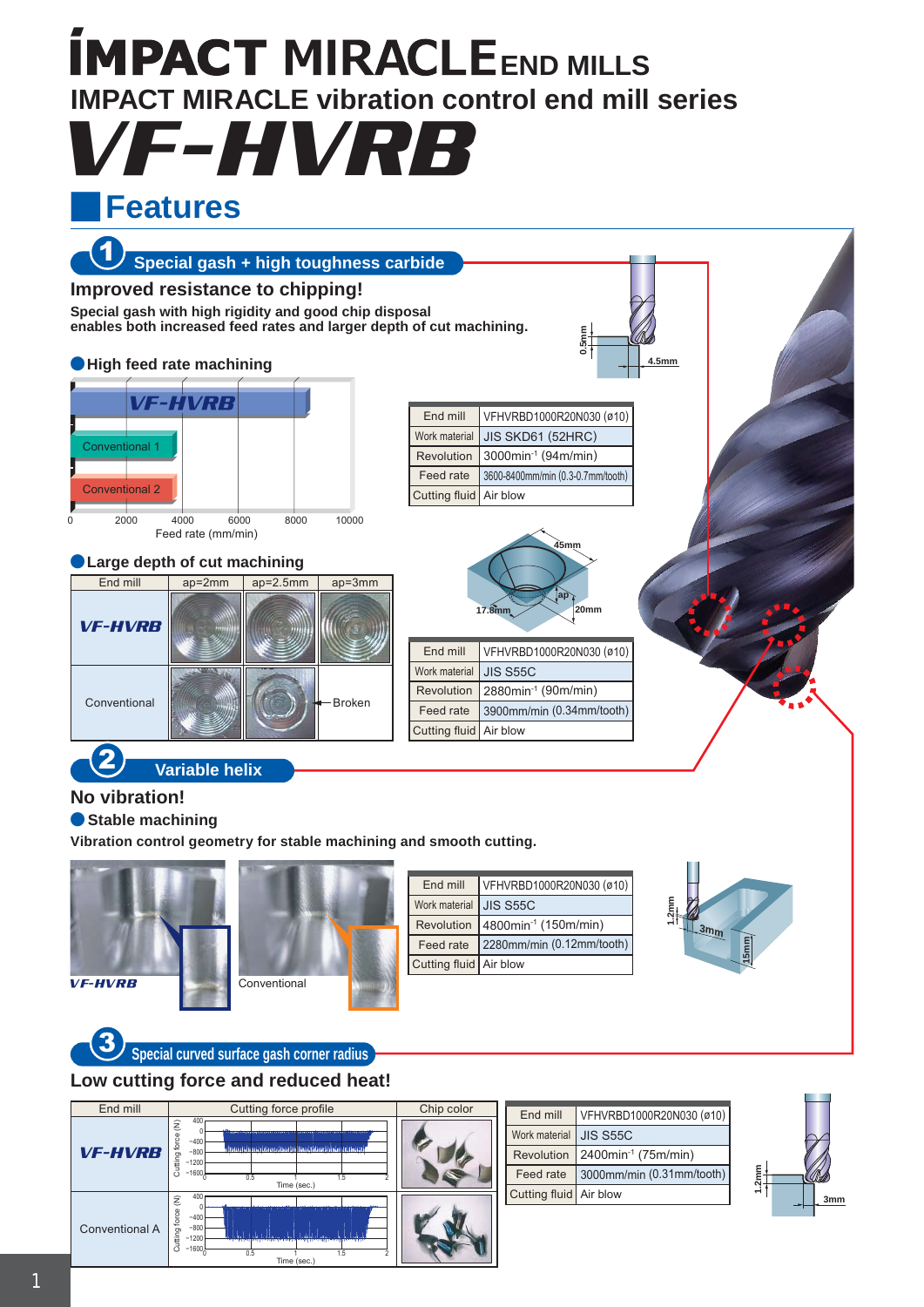

| <b>Order Number</b> | Dia.           |              | Corner $R$ Length of<br>Cut | <b>Neck</b><br>Length | <b>Neck</b><br>Dia. | <b>Cutting Edge</b><br>to Shank | <b>Overall</b><br>Length | <b>Shank</b><br>Dia. | No. of <br><b>Flutes</b> | <b>Stock</b> | Type           |                                 | <b>Effective length</b><br>for inclined angle |                |                |
|---------------------|----------------|--------------|-----------------------------|-----------------------|---------------------|---------------------------------|--------------------------|----------------------|--------------------------|--------------|----------------|---------------------------------|-----------------------------------------------|----------------|----------------|
|                     | D <sub>1</sub> | $\mathsf{R}$ | ap                          | L <sub>3</sub>        | D <sub>5</sub>      | Angle<br>B <sub>2</sub>         | L <sub>1</sub>           | D <sub>4</sub>       | N                        |              |                | 30'                             | $1^{\circ}$                                   | $2^{\circ}$    | $3^\circ$      |
| VFHVRBD0100R02N004  | 1              | 0.2          | 1                           | 4                     | 0.94                | $10.6^\circ$                    | 60                       | 6                    | $\overline{4}$           |              | 1              | 4.2                             | 4.5                                           | 4.7            | 5.3            |
| D0100R02N006        | $\mathbf{1}$   | 0.2          | $\mathbf{1}$                | 6                     | 0.94                | $9.2^\circ$                     | 60                       | 6                    | 4                        |              | $\mathbf{1}$   | 6.4                             | 6.7                                           | 7.2            | 7.7            |
| D0100R02N008        | 1              | 0.2          | 1                           | 8                     | 0.94                | $8.2^\circ$                     | 60                       | 6                    | 4                        | $\bullet$    | 1              | 8.5                             | 8.8                                           | 9.5            | 10.2           |
| D0100R02N010        | $\mathbf{1}$   | 0.2          | $\mathbf{1}$                | 10                    | 0.94                | $7.4^\circ$                     | 60                       | 6                    | 4                        | $\bullet$    | $\mathbf{1}$   | 10.5                            | 11                                            | 11.8           | 12.7           |
| D0100R02N015        | 1              | 0.2          | 1                           | 15                    | 0.94                | $5.9^\circ$                     | 60                       | 6                    | 4                        | $\bullet$    | 1              |                                 | 15.8 16.3 17.5                                |                | 18.9           |
| D0100R02N020        | $\mathbf{1}$   | 0.2          | $\mathbf{1}$                | 20                    | 0.94                | $4.9^\circ$                     | 80                       | 6                    | $\overline{4}$           |              | $\mathbf{1}$   |                                 | 20.9 21.7 23.3 25.1                           |                |                |
| D0150R03N004        | 1.5            | 0.3          | 1.5                         | 4                     | 1.44                | $10.3^\circ$                    | 60                       | 6                    | 4                        | $\bullet$    | 1              | 4.2                             | 4.5                                           | 4.6            | 5.2            |
| D0150R03N006        | 1.5            | 0.3          | 1.5                         | 6                     | 1.44                | $8.9^\circ$                     | 60                       | 6                    | $\overline{4}$           | $\bullet$    | $\mathbf{1}$   | 6.3                             | 6.6                                           | 7.2            | 7.7            |
| D0150R03N010        | 1.5            | 0.3          | 1.5                         | 10                    | 1.44                | $7^\circ$                       | 60                       | 6                    | 4                        |              | 1              |                                 | 10.5 10.9 11.8                                |                | 12.7           |
| D0150R03N015        | 1.5            | 0.3          | 1.5                         | 15                    | 1.44                | $5.5^{\circ}$                   | 60                       | 6                    | 4                        |              | 1              | 15.7                            | 16.3 17.5                                     |                | 18.9           |
| D0150R03N020        | 1.5            | 0.3          | 1.5                         | 20                    | 1.44                | $4.6^\circ$                     | 80                       | 6                    | $\overline{4}$           | $\bullet$    | 1              |                                 | 20.9 21.6 23.3 25.1                           |                |                |
| D0150R03N025        | 1.5            | 0.3          | 1.5                         | 25                    | 1.44                | $3.9^\circ$                     | 80                       | 6                    | 4                        | $\bullet$    | $\mathbf{1}$   | 26.1                            | 27                                            | 29             | 31.3           |
| D0150R03N030        | 1.5            | 0.3          | 1.5                         | 30                    | 1.44                | $3.4^\circ$                     | 80                       | 6                    | 4                        | ●            | 1              |                                 | 31.3 32.3 34.7                                |                | 37.5           |
| D0200R05N006        | $\overline{2}$ | 0.5          | $\overline{2}$              | 6                     | 1.9                 | $8.7^\circ$                     | 60                       | 6                    | 4                        | $\bullet$    | $\mathbf{1}$   | 6.3                             | 6.5                                           | $\overline{7}$ | 7.5            |
| D0200R05N010        | $\overline{2}$ | 0.5          | $\overline{2}$              | 10                    | 1.9                 | $6.7^\circ$                     | 60                       | 6                    | 4                        | $\bullet$    |                |                                 | 10.5 10.8 11.6                                |                | 12.5           |
| D0200R05N015        | $\overline{2}$ | 0.5          | $\overline{2}$              | 15                    | 1.9                 | $5.2^\circ$                     | 60                       | 6                    | $\overline{4}$           |              | $\mathbf{1}$   |                                 | 15.6 16.2 17.4                                |                | 18.7           |
| D0200R05N020        | $\overline{2}$ | 0.5          | $\overline{2}$              | 20                    | 1.9                 | $4.3^\circ$                     | 80                       | 6                    | 4                        |              | 1              |                                 | 20.8 21.5 23.1 24.9                           |                |                |
| D0200R05N025        | $\overline{2}$ | 0.5          | $\overline{2}$              | 25                    | 1.9                 | $3.6^\circ$                     | 80                       | 6                    | 4                        |              | $\mathbf{1}$   | 26                              |                                               |                | 26.9 28.9 31.2 |
| D0200R05N030        | $\overline{2}$ | 0.5          | $\overline{2}$              | 30                    | 1.9                 | $3.1^\circ$                     | 80                       | 6                    | $\overline{4}$           | $\bullet$    | 1              |                                 | 31.2 32.2 34.6 37.4                           |                |                |
| D0200R05N035        | $\overline{2}$ | 0.5          | $\overline{2}$              | 35                    | 1.9                 | $2.8^\circ$                     | 90                       | 6                    | 4                        | $\bullet$    | $\mathbf{1}$   | 36.337.640.4                    |                                               |                | $\star$        |
| D0200R05N040        | $\overline{2}$ | 0.5          | $\overline{2}$              | 40                    | 1.9                 | $2.5^\circ$                     | 90                       | 6                    | 4                        | $\bullet$    | 1              |                                 | 41.5 42.9 46.1                                |                | $\star$        |
| D0300R05N010        | 3              | 0.5          | 3                           | 10                    | 2.9                 | $5.6^\circ$                     | 60                       | 6                    | 4                        |              | 1              |                                 | 10.5 10.8 11.6                                |                | 12.5           |
| D0300R05N015        | 3              | 0.5          | 3                           | 15                    | 2.9                 | $4.3^\circ$                     | 60                       | 6                    | 4                        | $\bullet$    |                |                                 | 15.6 16.2 17.4                                |                | 18.7           |
| D0300R05N020        | 3              | 0.5          | 3                           | 20                    | 2.9                 | $3.4^\circ$                     | 80                       | 6                    | $\overline{4}$           |              | 1              | 20.8 21.5 23.1 24.9             |                                               |                |                |
| D0300R05N030        | 3              | 0.5          | 3                           | 30                    | 2.9                 | $2.5^{\circ}$                   | 80                       | 6                    | 4                        | $\bullet$    | 1              |                                 | 31.2 32.2 34.6                                |                | $\star$        |
| D0300R08N010        | 3              | 0.8          | 3                           | 10                    | 2.9                 | $5.7^\circ$                     | 60                       | 6                    | 4                        |              | 1              |                                 | 10.4 10.8 11.6                                |                | 12.4           |
| D0300R08N015        | 3              | 0.8          | 3                           | 15                    | 2.9                 | $4.3^\circ$                     | 60                       | 6                    | $\overline{4}$           | $\bullet$    | 1              |                                 | 15.6 16.2 17.3                                |                | 18.7           |
| D0300R08N020        | 3              | 0.8          | 3                           | 20                    | 2.9                 | $3.5^\circ$                     | 80                       | 6                    | 4                        | $\bullet$    | $\mathbf{1}$   | 20.8 21.5 23.1                  |                                               |                | 24.9           |
| D0300R08N030        | 3              | 0.8          | 3                           | 30                    | 2.9                 | $2.5^{\circ}$                   | 80                       | 6                    | 4                        | $\bullet$    | 1              |                                 | 31.1 32.2 34.6                                |                | $\star$        |
| D0300R08N040        | 3              | 0.8          | 3                           | 40                    | 2.9                 | $2^{\circ}$                     | 90                       | 6                    | 4                        |              | 1              | 41.5 42.9                       |                                               | $\star$        | $\star$        |
| D0300R08N050        | 3              | 0.8          | 3                           | 50                    | 2.9                 | $1.6^\circ$                     | 90                       | 6                    | 4                        |              |                | 51.8 53.6                       |                                               | *              | $\star$        |
| D0400R05N012        | 4              | 0.5          | 4                           | 12                    | 3.9                 | $3.8^\circ$                     | 60                       | 6                    | 4                        |              | 1              | 12.5 13                         |                                               | 13.9 15        |                |
| D0400R05N020        | 4              | 0.5          | 4                           | 20                    | 3.9                 | $2.5^\circ$                     | 80                       | 6                    | 4                        |              |                | 20.8 21.5 23.1                  |                                               |                | $^\star$       |
| D0400R05N030        | $\overline{4}$ | 0.5          | 4                           | 30                    | 3.9                 | $1.8^\circ$                     | 80                       | 6                    | $\overline{4}$           |              |                | 1  31.2 32.2                    |                                               | $\star$        | $^\star$       |
| D0400R05N048        | 4              | 0.5          | 4                           | 48                    | 3.9                 | $1.2^\circ$                     | 90                       | 6                    | $\overline{4}$           | $\bullet$    |                | 1  49.8 51.5                    |                                               | $\star$        | $\star$        |
| D0400R10N012        | $\overline{4}$ | $\mathbf{1}$ | 4                           | 12                    | 3.9                 | $3.9^\circ$                     | 60                       | 6                    | 4                        |              |                | 1   12.5   12.9   13.8   14.9   |                                               |                |                |
| D0400R10N020        | 4              | 1            | 4                           | 20                    | 3.9                 | $2.5^\circ$                     | 80                       | 6                    | 4                        |              |                | 1 20.8 21.5 23                  |                                               |                | $\star$        |
| D0400R10N030        | 4              | $\mathbf{1}$ | 4                           | 30                    | 3.9                 | $1.8^\circ$                     | 80                       | 6                    | 4                        |              |                | $1 \vert 31.1 \vert 32.2 \vert$ |                                               | $\star$        | $^\star$       |
| D0600R05N018        | 6              | 0.5          | 9                           | 18                    | 5.85                | $\qquad \qquad -$               | 60                       | 6                    | 4                        |              | $\overline{c}$ | ¥                               | *                                             | *              | *              |

\* No interference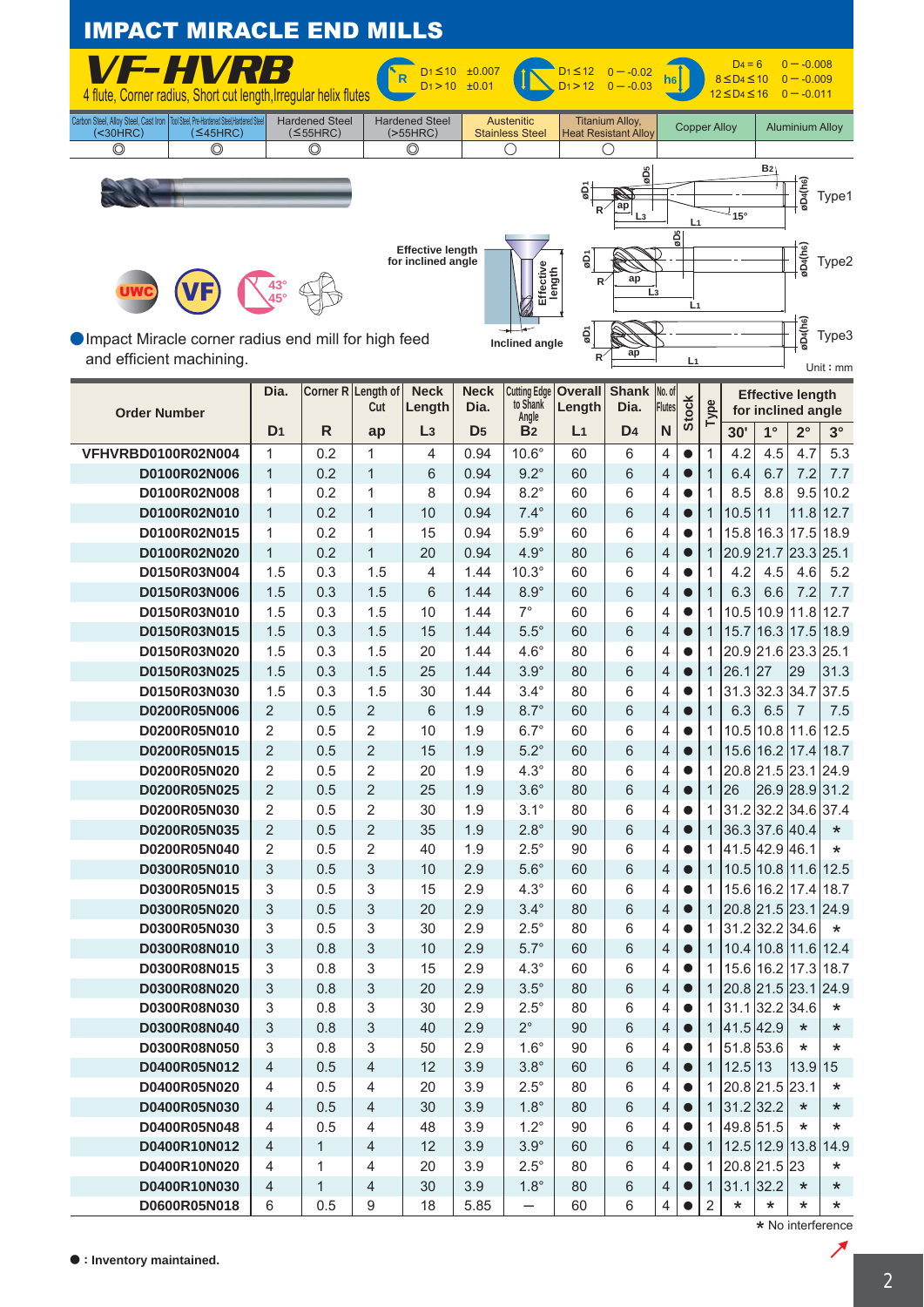### IMPACT MIRACLE END MILLS



Unit **:** mm

| <b>Order Number</b>          | Dia.           |                   | Corner R Length of<br>Cut | <b>Neck</b><br>Length    | Neck<br>Dia.             | <b>Cutting Edge</b><br>to Shank<br>Angle             | <b>Overall</b><br>Length | Shank No. of<br>Dia. | <b>Flutes</b>  | <b>Stock</b>           | Type                             |                    |              | <b>Effective length</b><br>for inclined angle |                    |
|------------------------------|----------------|-------------------|---------------------------|--------------------------|--------------------------|------------------------------------------------------|--------------------------|----------------------|----------------|------------------------|----------------------------------|--------------------|--------------|-----------------------------------------------|--------------------|
|                              | D <sub>1</sub> | $\mathsf{R}$      | ap                        | L <sub>3</sub>           | D <sub>5</sub>           | B <sub>2</sub>                                       | L <sub>1</sub>           | D <sub>4</sub>       | $\mathbf N$    |                        |                                  | 30'                | $1^{\circ}$  | $2^{\circ}$                                   | $3^\circ$          |
| VFHVRBD0600R05N030           | 6              | 0.5               | 9                         | 30                       | 5.85                     | $\overline{\phantom{0}}$                             | 80                       | 6                    | 4              |                        | $\overline{2}$                   | $\star$            | $\star$      | $\star$                                       | $\star$            |
| D0600R10N018                 | 6              | 1                 | 9                         | 18                       | 5.85                     | —                                                    | 60                       | 6                    | 4              |                        | $\overline{2}$                   | $\star$            | ¥            | $\star$                                       | $\star$            |
| D0600R10N030                 | 6              | 1                 | 9                         | 30                       | 5.85                     | —                                                    | 80                       | 6                    | 4              |                        | $\overline{2}$                   | $\star$            | $\star$      | $\star$                                       | $\star$            |
| D0600R10N054                 | 6              | 1                 | 9                         | 54                       | 5.85                     | $\overline{\phantom{0}}$                             | 90                       | 6                    | 4              | $\bullet$              | $\overline{2}$                   | $\star$            | ¥            | $\star$                                       | $\star$            |
| D0600R15N018                 | 6              | 1.5               | 9                         | 18                       | 5.85                     | —                                                    | 60                       | 6                    | 4              | $\bullet$              | $\overline{2}$                   | $\star$            | $\star$      | $\star$                                       | $\star$            |
| D0600R15N030                 | 6              | 1.5               | 9                         | 30                       | 5.85                     | —                                                    | 80                       | 6                    | 4              | $\bullet$              | 2                                | $\star$            | ¥            | $\star$                                       | $\star$            |
| D0600R15N042                 | 6              | 1.5               | 9                         | 42                       | 5.85                     | $\qquad \qquad -$                                    | 90                       | 6                    | 4              | $\bullet$              | $\overline{2}$                   | $\star$            | $\star$      | $\star$                                       | $\star$            |
| D0600R15N054                 | 6              | 1.5               | 9                         | 54                       | 5.85                     | $\overline{\phantom{0}}$                             | 90                       | 6                    | 4              | $\bullet$              | $\overline{2}$                   | $\star$            | $\star$      | $\star$                                       | $\star$            |
| D0600R20N018                 | 6              | $\overline{2}$    | 9                         | 18                       | 5.85                     | $\overline{\phantom{0}}$                             | 60                       | 6                    | $\overline{4}$ | $\bullet$              | $\overline{2}$                   | $\star$            | $\star$      | $\star$                                       | $\star$            |
| D0600R20N030                 | 6              | 2                 | 9                         | 30                       | 5.85                     | $\overline{\phantom{0}}$                             | 80                       | 6                    | 4              |                        | $\overline{2}$                   | $\star$            | $\star$      | $\star$                                       | $\star$            |
| D0700R15                     | $\overline{7}$ | 1.5               | 11                        | —                        |                          | —                                                    | 80                       | 6                    | 4              |                        | 3                                | $\star$            | $\star$      | $\star$                                       | $\star$            |
| D0800R05N024                 | 8              | 0.5               | 12                        | 24                       | 7.85                     | $\overline{\phantom{0}}$                             | 60                       | 8                    | 4              |                        | $\overline{2}$                   | $\star$            | ¥            | $\star$                                       | $\star$            |
| D0800R05N040                 | 8              | 0.5               | 12                        | 40                       | 7.85                     | —                                                    | 100                      | 8                    | 4              | $\bullet$              | $\overline{2}$                   | $\star$            | $\star$      | $\star$                                       | $\star$            |
| D0800R10N024                 | 8              | 1                 | 12<br>12                  | 24                       | 7.85                     | $\overline{\phantom{0}}$                             | 60                       | 8                    | 4              | $\bullet$              | 2                                | $\star$            | ¥            | $\star$                                       | $\star$            |
| D0800R10N040<br>D0800R20N024 | 8<br>8         | $\mathbf{1}$<br>2 | 12                        | 40<br>24                 | 7.85                     | $\qquad \qquad -$                                    | 100<br>60                | 8<br>8               | 4<br>4         | $\bullet$<br>$\bullet$ | $\overline{2}$<br>$\overline{2}$ | $\star$<br>$\star$ | $\star$<br>¥ | $\star$<br>$\star$                            | $\star$<br>$\star$ |
| D0800R20N040                 | 8              | $\overline{2}$    | 12                        | 40                       | 7.85<br>7.85             | $\overline{\phantom{0}}$<br>$\overline{\phantom{0}}$ | 100                      | 8                    | $\overline{4}$ | $\bullet$              | $\overline{2}$                   | $\star$            | $\star$      | $\star$                                       | $\star$            |
| D0800R20N056                 | 8              | 2                 | 12                        | 56                       | 7.85                     | $\overline{\phantom{0}}$                             | 120                      | 8                    | 4              |                        | $\overline{2}$                   | $\star$            | $\star$      | $\star$                                       | $\star$            |
| D0800R20N072                 | 8              | $\overline{2}$    | 12                        | 72                       | 7.85                     | $\overline{\phantom{0}}$                             | 120                      | 8                    | 4              |                        | $\overline{2}$                   | $\star$            | $\star$      | $\star$                                       | $\star$            |
| D0900R20                     | 9              | 2                 | 13.5                      |                          |                          | —                                                    | 100                      | 8                    | 4              | $\bullet$              | 3                                | $\star$            | ¥            | $\star$                                       | $\star$            |
| D1000R05N030                 | 10             | 0.5               | 15                        | 30                       | 9.7                      | $\overline{\phantom{0}}$                             | 70                       | 10                   | 4              | $\bullet$              | $\overline{2}$                   | $\star$            | $\star$      | $\star$                                       | $\star$            |
| D1000R05N050                 | 10             | 0.5               | 15                        | 50                       | 9.7                      | $\overline{\phantom{0}}$                             | 110                      | 10                   | 4              | $\bullet$              | 2                                | $\star$            | ¥            | $\star$                                       | $\star$            |
| D1000R10N030                 | 10             | 1                 | 15                        | 30                       | 9.7                      | $\qquad \qquad -$                                    | 70                       | 10                   | 4              | $\bullet$              | $\overline{2}$                   | $\star$            | $\star$      | $\star$                                       | $\star$            |
| D1000R10N050                 | 10             | 1                 | 15                        | 50                       | 9.7                      | $\overline{\phantom{0}}$                             | 110                      | 10                   | 4              |                        | $\overline{2}$                   | $\star$            | $\star$      | $\star$                                       | $\star$            |
| D1000R20N030                 | 10             | $\overline{2}$    | 15                        | 30                       | 9.7                      | $\overline{\phantom{0}}$                             | 70                       | 10                   | $\overline{4}$ |                        | $\overline{2}$                   | $\star$            | $\star$      | $\star$                                       | $\star$            |
| D1000R20N050                 | 10             | 2                 | 15                        | 50                       | 9.7                      | $\overline{\phantom{0}}$                             | 110                      | 10                   | 4              |                        | $\overline{2}$                   | $\star$            | $\star$      | $\star$                                       | $\star$            |
| D1000R20N070                 | 10             | $\overline{2}$    | 15                        | 70                       | 9.7                      | $\overline{\phantom{0}}$                             | 150                      | 10                   | 4              |                        | $\overline{2}$                   | $\star$            | $\star$      | $\star$                                       | $\star$            |
| D1000R20N090                 | 10             | 2                 | 15                        | 90                       | 9.7                      | $\overline{\phantom{0}}$                             | 150                      | 10                   | 4              | $\bullet$              | $\overline{2}$                   | $\star$            | ¥            | $\star$                                       | $\star$            |
| D1100R20                     | 11             | $\overline{2}$    | 16.5                      | $\overline{\phantom{0}}$ | $\overline{\phantom{0}}$ | —                                                    | 110                      | 10                   | 4              | $\bullet$              | 3                                | $\star$            | $\star$      | $\star$                                       | $\star$            |
| D1200R05N036                 | 12             | 0.5               | 18                        | 36                       | 11.7                     | $\overline{\phantom{0}}$                             | 80                       | 12                   | 4              | $\bullet$              | 2                                | $\star$            | ¥            | $\star$                                       | $\star$            |
| D1200R05N060                 | 12             | 0.5               | 18                        | 60                       | 11.7                     | —                                                    | 120                      | 12                   | 4              |                        | $\overline{2}$                   | $\star$            | $\star$      | $\star$                                       | $\star$            |
| D1200R10N036                 | 12             | 1                 | 18                        | 36                       | 11.7                     | $\overline{\phantom{0}}$                             | 80                       | 12                   | 4              |                        | $\overline{2}$                   | $\star$            | $\star$      | $\star$                                       | $\star$            |
| D1200R10N060                 | 12             | $\mathbf{1}$      | 18                        | 60                       | 11.7                     | $\qquad \qquad -$                                    | 120                      | 12                   | 4              |                        | $\overline{2}$                   | $\star$            | ¥            | $\star$                                       | $\star$            |
| D1200R20N036                 | 12             | $\overline{2}$    | 18                        | 36                       | 11.7                     | $\overline{\phantom{0}}$                             | 80                       | 12                   | 4              |                        | $\overline{2}$                   | $\star$            | ¥            | $\star$                                       | *                  |
| D1200R20N060                 | 12             | 2                 | 18                        | 60                       | 11.7                     | $\overline{\phantom{0}}$                             | 120                      | 12                   | 4              |                        | $\overline{2}$                   | $\star$            | *            | $\star$                                       | $\star$            |
| D1200R20N084                 | 12             | 2                 | 18                        | 84                       | 11.7                     | $\overline{\phantom{0}}$                             | 160                      | 12                   | 4              |                        | 2                                | $\star$            | ¥            | $\star$                                       | $\star$            |
| D1200R20N108                 | 12             | $\overline{2}$    | 18                        | 108                      | 11.7                     | -                                                    | 160                      | 12                   | 4              | $\bullet$              | $\overline{2}$                   | $\star$            | *            | $\star$                                       | $\star$            |
| D1200R30N036                 | 12             | 3                 | 18                        | 36                       | 11.7                     | $\qquad \qquad -$                                    | 80                       | 12                   | 4              |                        | $\overline{2}$                   | $\star$            | *            | $\star$                                       | *                  |
| D1200R30N060                 | 12             | 3                 | 18                        | 60                       | 11.7                     | $\overline{\phantom{0}}$                             | 120                      | 12                   | 4              |                        | $\overline{2}$                   | $\star$            | $^\star$     | $\star$                                       | $\star$            |
| D1300R30                     | 13             | 3                 | 19.5                      |                          |                          | $\overline{\phantom{0}}$                             | 120                      | 12                   | 4              |                        | 3                                | $\star$            | ¥            | $\star$                                       | $\star$            |
| D1600R05N042                 | 16             | 0.5               | 24                        | 42                       | 15.5                     | $\overline{\phantom{0}}$                             | 100                      | 16                   | 4              |                        | $\overline{2}$                   | $\star$            | $\star$      | $\star$                                       | $\star$            |
| D1600R20N042                 | 16             | 2                 | 24                        | 42                       | 15.5                     | $\qquad \qquad -$                                    | 100                      | 16                   | 4              |                        | 2                                | $\star$            | *            | $\star$                                       | $^\star$           |
| D1600R30N042                 | 16             | 3                 | 24                        | 42                       | 15.5                     | $\overline{\phantom{0}}$                             | 100                      | 16                   | 4              |                        | $\overline{2}$                   | $\star$            | *            | $\star$                                       | $^\star$           |
| D1600R30N080                 | 16             | 3                 | 24                        | 80                       | 15.5                     | $\overline{\phantom{0}}$                             | 140                      | 16                   | 4              |                        | 2                                | $\star$            | $\star$      | $\star$                                       | $\star$            |
| D1600R30N120                 | 16             | 3                 | 24                        | 120                      | 15.5                     | $\qquad \qquad -$                                    | 175                      | 16                   | 4              |                        | $\overline{2}$                   | $\star$            | $\star$      | $\star$                                       | $\star$            |

\* No interference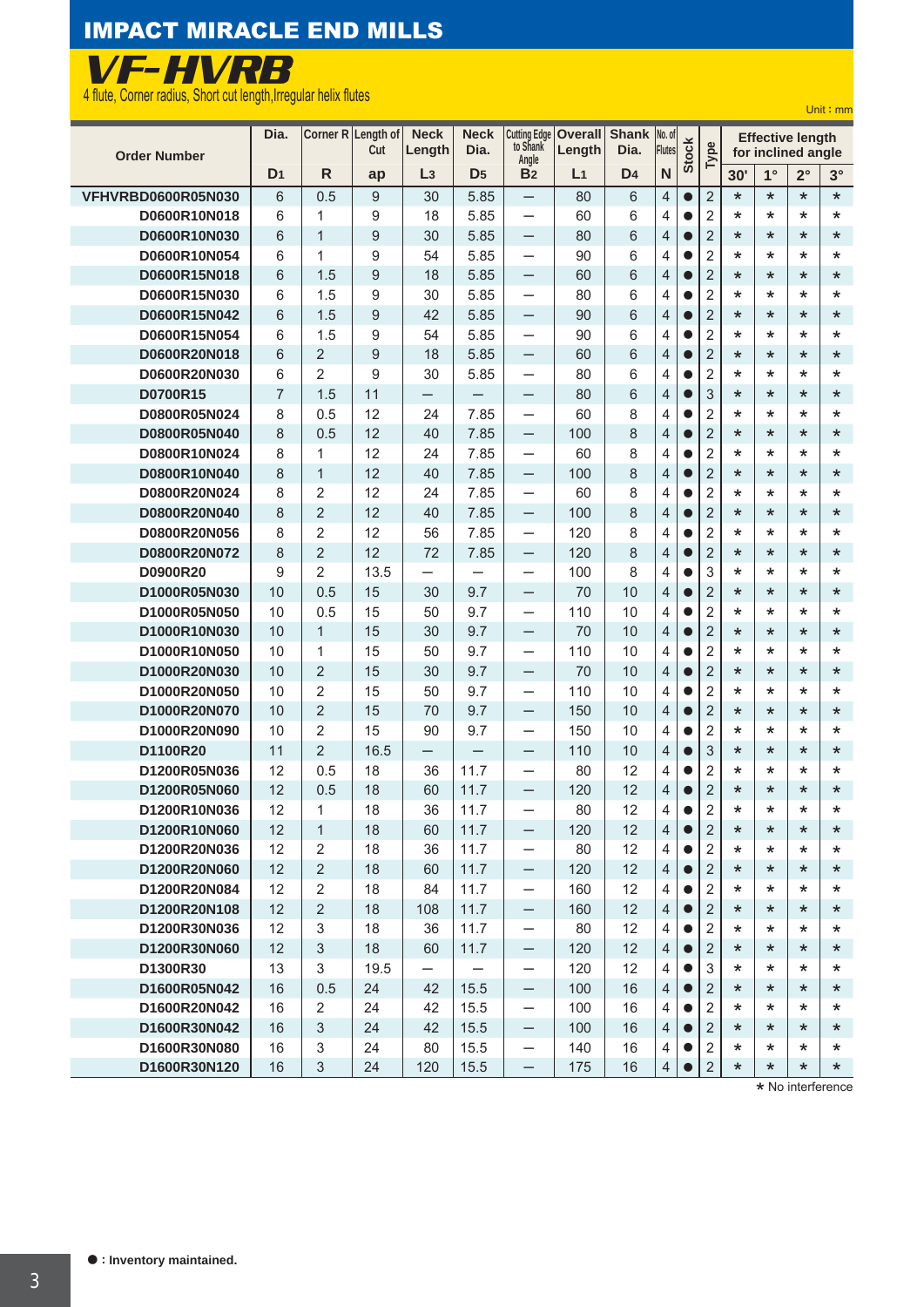#### **High speed milling**

|                              |                         |                                         |                 | Carbon steel, Cast iron,<br>Alloy steel (-30HRC) |                                  |                                |                | Alloy steel, Tool steel,<br>Pre-hardened steel |                                |                                           |                  | Hardened steel (45–55HRC)                                                |              |                                  |                                                                                                                                                                                                                                              |              | Hardened steel $(55-62HRC)$        |                                           |
|------------------------------|-------------------------|-----------------------------------------|-----------------|--------------------------------------------------|----------------------------------|--------------------------------|----------------|------------------------------------------------|--------------------------------|-------------------------------------------|------------------|--------------------------------------------------------------------------|--------------|----------------------------------|----------------------------------------------------------------------------------------------------------------------------------------------------------------------------------------------------------------------------------------------|--------------|------------------------------------|-------------------------------------------|
|                              | Work material           |                                         |                 | <b>JIS S50C, FC250, SCM</b>                      |                                  |                                |                | JIS SKD61, SK, NAK                             |                                |                                           | <b>JIS SKD61</b> |                                                                          |              |                                  | <b>JIS SKD11</b>                                                                                                                                                                                                                             |              |                                    |                                           |
| Dia.<br>(mm)                 | CornerR<br>(mm)         | <b>Neck</b><br>length<br>$(m\tilde{m})$ | $(min^{-1})$    |                                                  | $ (mm/min) $ ap $ mm $ ae $ mm $ |                                | $(min^{-1})$   |                                                | $(mm/min)$ ap $(mm)$ ae $(mm)$ |                                           | $(min^{-1})$     | $\left \frac{m m}{m}\right $ ap $\left(m m\right)$ ae $\left(m m\right)$ |              |                                  | Revolution  Feed rate Depth of cut Depth of cut Revolution Feed rate Depth of cut Depth of cut Revolution Feed rate Depth of cut Depth of cut Depth of cut Oepth of cut Oepth of cut Oepth of cut Oepth of cut Oepth of cut <br>$(min^{-1})$ |              | $(mm/min)$   ap $(mm)$   ae $(mm)$ |                                           |
| 1                            | 0.2                     | $\overline{\bf 4}$                      | 40000           | 7200                                             | 0.04                             | 0.45                           | 33000          | 5100                                           | 0.03                           | 0.45                                      | 27000            | 4100                                                                     | 0.025        | 0.45                             | 20000                                                                                                                                                                                                                                        | 1800         | 0.013                              | 0.45                                      |
| 1                            | 0.2                     | 6                                       | 40000           | 6500 0.03                                        |                                  | 0.45                           | 33000          | 4600                                           | 0.022                          | 0.45                                      | 27000            | 3700                                                                     | 0.018        | 0.45                             | 20000                                                                                                                                                                                                                                        | 1600         | 0.01                               | 0.45                                      |
| 1                            | 0.2                     | 8                                       | 32000           | 4500                                             | 0.022                            | 0.45                           | 27000          | 3200                                           | 0.018                          | 0.45                                      | 21000            | 2600                                                                     | 0.012        | 0.45                             | 16000                                                                                                                                                                                                                                        | 1100         | 0.008                              | 0.45                                      |
| 1                            | 0.2                     | 10                                      | 24000           | 2700                                             | 0.015                            | 0.45                           | 20000          | 1900                                           | 0.01                           | 0.45                                      | 16000            | 1500                                                                     | 0.008        | 0.45                             | 12000                                                                                                                                                                                                                                        | 700          | 0.006                              | 0.45                                      |
| 1                            | 0.2                     | 15                                      | 16000           | 1200                                             | 0.008                            | 0.45                           | 14000          | 700                                            | 0.005                          | 0.45                                      | 12000            | 500                                                                      | 0.003        | 0.45                             | 10000                                                                                                                                                                                                                                        | 400          | 0.003                              | 0.45                                      |
| 1                            | 0.2                     | 20                                      | 14000           | 1000                                             | 0.005                            | 0.45                           | 12000          | 600                                            | 0.004                          | 0.45                                      | 10000            | 400                                                                      | 0.002        | 0.45                             | 9000                                                                                                                                                                                                                                         | 300          | 0.002                              | 0.45                                      |
| 1.5                          | 0.3                     | $\overline{\mathbf{4}}$                 | 32000           | 10000                                            | 0.1                              | 0.65                           | 27000          | 7100                                           | 0.08                           | 0.65                                      | 21000            | 5700                                                                     | 0.06         | 0.65                             | 16000                                                                                                                                                                                                                                        | 2500         | 0.03                               | 0.65                                      |
| 1.5                          | 0.3                     | 6                                       | 32000           | 7800                                             | 0.08                             | 0.65                           | 27000          | 5500                                           | 0.06                           | 0.65                                      | 21000            | 4200                                                                     | 0.05         | 0.65                             | 16000                                                                                                                                                                                                                                        | 2000         | 0.025                              | 0.65                                      |
| 1.5                          | 0.3                     | 10                                      | 27000           | 5700                                             | 0.05                             | 0.65                           | 22000          | 4000                                           | 0.035                          | 0.65                                      | 18000            | 3000                                                                     | 0.03         | 0.65                             | 14000                                                                                                                                                                                                                                        | 1400         | 0.014                              | 0.65                                      |
| 1.5                          | 0.3                     | 15                                      | 22000           | 3200                                             | 0.03                             | 0.65                           | 18000          | 2300                                           | 0.025                          | 0.65                                      | 15000            | 1700                                                                     | 0.018        | 0.65                             | 11000                                                                                                                                                                                                                                        | 1000         | 0.009                              | 0.65                                      |
| 1.5                          | 0.3                     | 20                                      | 16000           | 1400                                             | 0.02                             | 0.65                           | 14000          | 1200                                           | 0.016                          | 0.65                                      | 13000            | 1000                                                                     | 0.012        | 0.65                             | 9000                                                                                                                                                                                                                                         | 700          | 0.007                              | 0.65                                      |
| 1.5                          | 0.3                     | 25                                      | 13000           | 1000                                             | 0.015                            | 0.65                           | 11000          | 800                                            | 0.012                          | 0.65                                      | 10000            | 700                                                                      | 0.009        | 0.65                             | 7500                                                                                                                                                                                                                                         | 500          | 0.005                              | 0.65                                      |
| 1.5                          | 0.3                     | 30                                      | 13000           | 900                                              | 0.01                             | 0.65                           | 11000          | 700                                            | 0.008                          | 0.65                                      | 10000            | 600                                                                      | 0.006        | 0.65                             | 7500                                                                                                                                                                                                                                         | 400          | 0.004                              | 0.65                                      |
| $\mathbf{2}$                 | 0.5                     | 6                                       | 24000           | 10000                                            | 0.1                              | 0.75                           | 20000          | 7100                                           | 0.08                           | 0.75                                      | 16000            | 5700                                                                     | 0.06         | 0.75                             | 12000                                                                                                                                                                                                                                        | 2500         | 0.03                               | 0.75                                      |
| $\mathbf{2}$<br>$\mathbf{2}$ | 0.5<br>0.5              | 10<br>15                                | 24000<br>20000  | 10000<br>7000                                    | 0.08<br>0.05                     | 0.75<br>0.75                   | 20000<br>17000 | 7100<br>5000                                   | 0.06<br>0.04                   | 0.75<br>0.75                              | 16000<br>13000   | 5700<br>3200                                                             | 0.05<br>0.03 | 0.75<br>0.75                     | 12000<br>10000                                                                                                                                                                                                                               | 2500<br>1800 | 0.025<br>0.016                     | 0.75<br>0.75                              |
| $\mathbf{2}$                 | 0.5                     | 20                                      | 20000           | 3600                                             | 0.04                             | 0.75                           | 17000          | 2600                                           | 0.03                           | 0.75                                      | 13000            | 1800                                                                     | 0.025        | 0.75                             | 10000                                                                                                                                                                                                                                        | 900          | 0.012                              | 0.75                                      |
| $\mathbf{2}$                 | 0.5                     | 25                                      | 16000           | 1800 0.03                                        |                                  | 0.75                           | 14000          | 1400                                           | 0.025                          | 0.75                                      | 12000            | 1100                                                                     | 0.02         | 0.75                             | 9000                                                                                                                                                                                                                                         | 720          | 0.01                               | 0.75                                      |
| $\mathbf{2}$                 | 0.5                     | 30                                      | 16000           | 1400                                             | 0.025                            | 0.75                           | 14000          | 1200                                           | 0.02                           | 0.75                                      | 12000            | 900                                                                      | 0.016        | 0.75                             | 9000                                                                                                                                                                                                                                         | 650          | 0.008                              | 0.75                                      |
| $\mathbf{2}$                 | 0.5                     | 35                                      | 13000           | 1100                                             | 0.02                             | 0.75                           | 11000          | 800                                            | 0.018                          | 0.75                                      | 10000            | 700                                                                      | 0.014        | 0.75                             | 7000                                                                                                                                                                                                                                         | 500          | 0.007                              | 0.75                                      |
| $\overline{\mathbf{2}}$      | 0.5                     | 40                                      | 13000           | 1000                                             | 0.02                             | 0.75                           | 11000          | 700                                            | 0.015                          | 0.75                                      | 10000            | 600                                                                      | 0.012        | 0.75                             | 7000                                                                                                                                                                                                                                         | 400          | 0.006                              | 0.75                                      |
| 3                            | 0.5                     | 10                                      | 16000           | 11000                                            | 0.12                             | 1.5                            | 13000          | 7800                                           | 0.09                           | 1.5                                       | 11000            | 6300                                                                     | 0.07         | 1.5                              | 8000                                                                                                                                                                                                                                         | 2800         | 0.04                               | 1.5                                       |
| 3                            | 0.5                     | 15                                      | 16000           | 9000                                             | 0.11                             | 1.5                            | 13000          | 6400                                           | 0.08                           | 1.5                                       | 11000            | 5100                                                                     | 0.06         | 1.5                              | 8000                                                                                                                                                                                                                                         | 2300         | 0.04                               | 1.5                                       |
| 3                            | 0.5                     | 20                                      | 13000           | 7200                                             | 0.09                             | 1.5                            | 11000          | 5100                                           | 0.07                           | 1.5                                       | 8700             | 4000                                                                     | 0.05         | 1.5                              | 6500                                                                                                                                                                                                                                         | 1800         | 0.03                               | 1.5                                       |
| 3                            | 0.5                     | 30                                      | 13000           | 5700                                             | 0.06                             | 1.5                            | 11000          | 4000                                           | 0.05                           | 1.5                                       | 8700             | 3000                                                                     | 0.04         | 1.5                              | 6500                                                                                                                                                                                                                                         | 1400         | 0.02                               | 1.5                                       |
| 3                            | 0.8                     | 10                                      | 16000           | 11000                                            | 0.24                             | 1                              | 13000          | 7800                                           | 0.19                           | 1                                         | 11000            | 6300                                                                     | 0.14         | 1                                | 8000                                                                                                                                                                                                                                         | 2800         | 0.07                               | 1                                         |
| 3                            | 0.8                     | 15                                      | 16000           | 9000                                             | 0.22                             | 1                              | 13000          | 6400                                           | 0.17                           | $\mathbf{1}$                              | 11000            | 5100                                                                     | 0.13         | $\mathbf{1}$                     | 8000                                                                                                                                                                                                                                         | 2300         | 0.07                               | 1                                         |
| 3                            | 0.8                     | 20                                      | 13000           | 7200                                             | 0.19                             | 1                              | 11000          | 5100                                           | 0.15                           | 1                                         | 8700             | 4000                                                                     | 0.11         | 1                                | 6500                                                                                                                                                                                                                                         | 1800         | 0.06                               | 1                                         |
| 3                            | 0.8                     | 30                                      | 13000           | 5700                                             | 0.12                             | $\mathbf{1}$                   | 11000          | 4000                                           | 0.09                           | $\mathbf{1}$                              | 8700             | 3000                                                                     | 0.07         | 1                                | 6500                                                                                                                                                                                                                                         | 1400         | 0.04                               | 1                                         |
| 3                            | 0.8                     | 40                                      | 11000           | 3600                                             | 0.08                             | 1                              | 9100           | 2600                                           | 0.06                           | 1                                         | 7400             | 2000                                                                     | 0.05         | $\mathbf{1}$                     | 5500                                                                                                                                                                                                                                         | 1000         | 0.025                              | 1                                         |
| 3                            | 0.8                     | 50                                      | 8000            | 2600 0.07                                        |                                  | 1                              | 6600           | 1800                                           | 0.05                           | $\mathbf{1}$                              | 5800             | 1500                                                                     | 0.04         | $\mathbf{1}$                     | 4600                                                                                                                                                                                                                                         | 800          | 0.02                               | 1                                         |
| 4                            | 0.5                     | 12                                      | 8400            | 6000 0.15                                        |                                  | $\overline{2}$                 | 7000           | 4300                                           | 0.12                           | $\overline{2}$                            | 5600             | 3400                                                                     | 0.09         | $\overline{2}$                   | 4200                                                                                                                                                                                                                                         | 1500         | 0.05                               | $\overline{c}$                            |
| 4<br>4                       | 0.5                     | 20                                      | 8400            | 6000 0.14                                        |                                  | $\overline{2}$                 | 7000           | 4300                                           | 0.11                           | $\overline{2}$                            | 5600             | 3400                                                                     | 0.08         | $\overline{c}$<br>$\overline{c}$ | 4200                                                                                                                                                                                                                                         | 1500         | 0.04                               | $\overline{\mathbf{c}}$                   |
| 4                            | 0.5<br>0.5              | 30<br>48                                | 6900<br>5600    | 4900 0.12<br>2000                                | 0.07                             | $\overline{2}$                 | 5700<br>4600   | 3500<br>1400                                   | 0.09<br>0.05                   | $\overline{2}$<br>$\overline{\mathbf{c}}$ | 4600<br>3800     | 2800<br>1100                                                             | 0.07<br>0.04 | $\overline{\mathbf{c}}$          | 3500<br>2800                                                                                                                                                                                                                                 | 1200<br>500  | 0.03<br>0.02                       | $\overline{2}$<br>$\overline{\mathbf{c}}$ |
| 4                            | $\mathbf 1$             | 12                                      | 12000 12000 0.3 |                                                  |                                  | $\overline{\mathbf{c}}$<br>1.5 | 10000          | 8500                                           | 0.23                           | 1.5                                       | 8000             | 6800                                                                     | 0.18         | 1.5                              | 6000                                                                                                                                                                                                                                         | 3000         | 0.1                                | 1.5                                       |
| 4                            | 1                       | 20                                      |                 | 12000 12000 0.27                                 |                                  | 1.5                            | 10000          | 8500                                           | 0.21                           | 1.5                                       | 8000             | 6800                                                                     | 0.16         | 1.5                              | 6000                                                                                                                                                                                                                                         | 3000         | 0.08                               | 1.5                                       |
| 4                            | $\overline{\mathbf{1}}$ | 30                                      | 10000           | 9900   0.24                                      |                                  | 1.5                            | 8300           | 7000                                           | 0.19                           | 1.5                                       | 6700             | 5600                                                                     | 0.14         | 1.5                              | 5000                                                                                                                                                                                                                                         | 2500         | 0.07                               | 1.5                                       |
| 6                            | 0.5                     | 18                                      | 4000            | 3900 0.15                                        |                                  | 3.5                            | 3300           | 2800                                           | 0.12                           | 3.5                                       | 2700             | 2200                                                                     | 0.09         | 3.5                              | 2000                                                                                                                                                                                                                                         | 1000         | 0.05                               | 3.5                                       |
| 6                            | 0.5                     | 30                                      | 4000            | 3900 0.14                                        |                                  | 3.5                            | 3300           | 2800                                           | 0.11                           | 3.5                                       | 2700             | 2200                                                                     | 0.08         | 3.5                              | 2000                                                                                                                                                                                                                                         | 1000         | 0.04                               | 3.5                                       |
| 6                            | $\mathbf{1}$            | 18                                      | 8000            | 13000 0.5                                        |                                  | 3                              | 6600           | 9200                                           | 0.4                            | 3                                         | 5400             | 7400                                                                     | 0.3          | 3                                | 4000                                                                                                                                                                                                                                         | 3300         | 0.15                               | 3                                         |
| 6                            | $\mathbf{1}$            | 30                                      |                 | 8000 13000 0.45                                  |                                  | 3                              | 6600           | 9200                                           | 0.35                           | 3                                         | 5400             | 7400                                                                     | 0.27         | 3                                | 4000                                                                                                                                                                                                                                         | 3300         | 0.14                               | 3                                         |
| 6                            | $\mathbf{1}$            | 54                                      |                 | 6600 11000 0.25                                  |                                  | 3                              | 5500           | 7800                                           | 0.2                            | 3                                         | 4400             | 6300                                                                     | 0.15         | 3                                | 3300                                                                                                                                                                                                                                         | 2800         | 0.08                               | 3                                         |
| 6                            | 1.5                     | 18                                      |                 | 8000 13000 0.5                                   |                                  | 2                              | 6600           | 9200                                           | 0.4                            | 2                                         | 5400             | 7400                                                                     | 0.3          | $\overline{\mathbf{c}}$          | 4000                                                                                                                                                                                                                                         | 3300         | 0.15                               | $\boldsymbol{2}$                          |
| 6                            | 1.5                     | 30                                      |                 | 8000 13000 0.45                                  |                                  | $\overline{c}$                 | 6600           | 9200                                           | 0.35                           | $\overline{c}$                            | 5400             | 7400                                                                     | 0.27         | $\overline{\mathbf{c}}$          | 4000                                                                                                                                                                                                                                         | 3300         | 0.14                               | $\overline{\mathbf{c}}$                   |
| 6                            | 1.5                     | 42                                      |                 | 6600 11000 0.4                                   |                                  | 2                              | 5500           | 7800                                           | 0.3                            | $\overline{2}$                            | 4400             | 6300                                                                     | 0.24         | $\overline{\mathbf{c}}$          | 3300                                                                                                                                                                                                                                         | 2800         | 0.12                               | $\boldsymbol{2}$                          |
| 6                            | 1.5                     | 54                                      |                 | 6600 11000 0.25                                  |                                  | 2                              | 5500           | 7800                                           | 0.2                            | 2                                         | 4400             | 6300                                                                     | 0.15         | $\overline{c}$                   | 3300                                                                                                                                                                                                                                         | 2800         | 0.08                               | $\overline{\mathbf{c}}$                   |
| 6                            | $\mathbf{2}$            | 18                                      |                 | 8000 13000 0.5                                   |                                  | 1.5                            | 6600           | 9200                                           | 0.4                            | 1.5                                       | 5400             | 7400                                                                     | 0.3          | 1.5                              | 4000                                                                                                                                                                                                                                         | 3300         | 0.15                               | 1.5                                       |
| 6                            | $\overline{2}$          | 30                                      |                 | 8000 13000 0.45                                  |                                  | 1.5                            | 6600           | 9200                                           | 0.35                           | 1.5<br>ae                                 | 5400             | 7400                                                                     | 0.27         | 1.5                              | 4000                                                                                                                                                                                                                                         | 3300         | 0.14                               | 1.5                                       |
|                              | Depth of cut            |                                         |                 |                                                  |                                  |                                |                |                                                |                                |                                           | ap:              |                                                                          |              |                                  |                                                                                                                                                                                                                                              |              |                                    |                                           |

1) If the depth of cut is shallow, the revolution and feed rate can be increased.

2) Air blow or oil mist is recommended for good chip evacuation.

3) For profile machining such as moulds, machining conditions may differ considerably depending on the workpiece geometry, machining methods and depth of cut. Reduce the feed rate especially when machining the corner sections of a workpiece.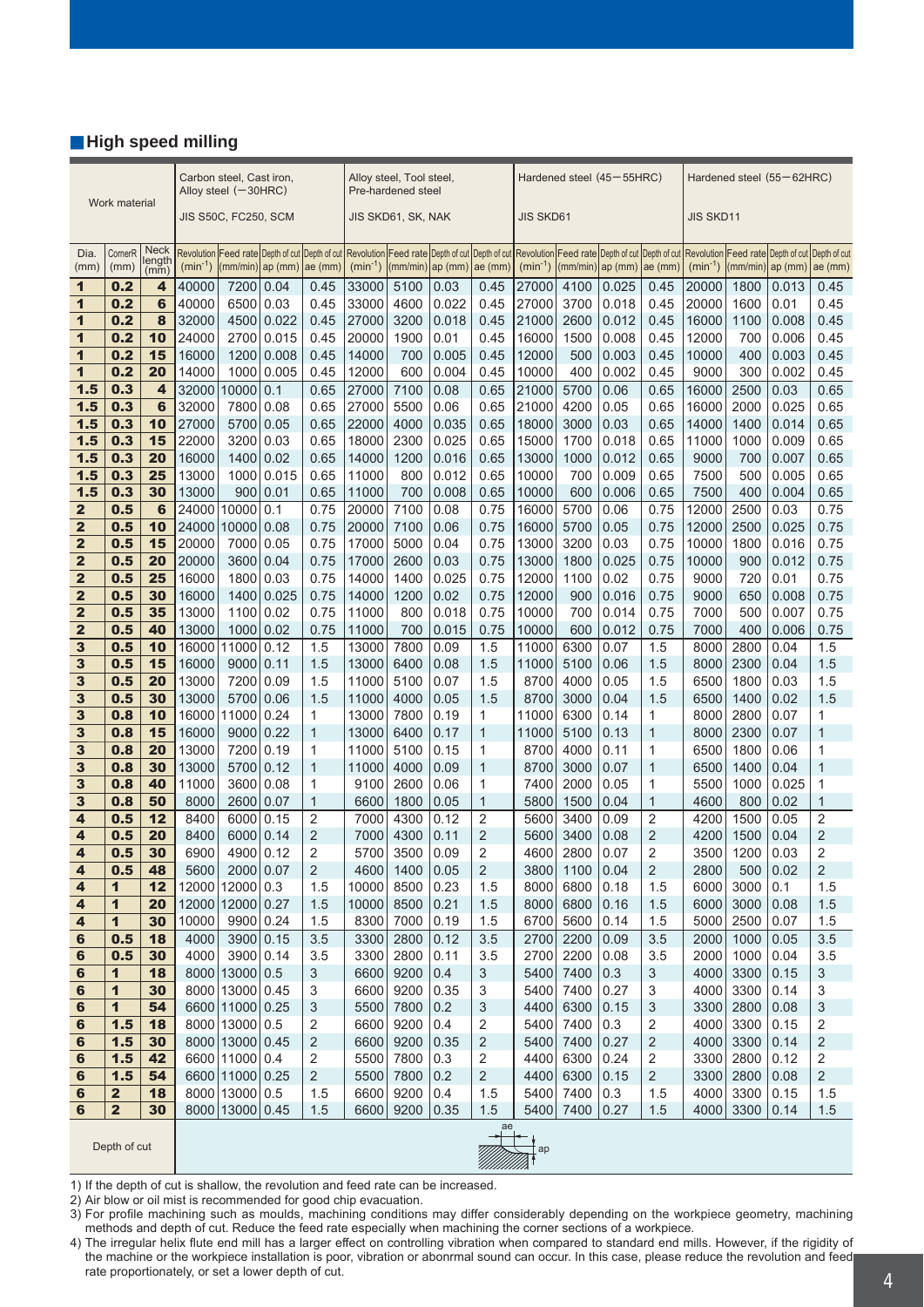

4 flute, Corner radius, Short cut length, Irregular helix flutes

#### **High speed milling**

|                  |                                                    |                                       |              | Carbon steel, Cast iron,<br>Alloy steel $(-30HRC)$ |                      |                  |              | Alloy steel, Tool steel,<br>Pre-hardened steel |                        |                           |              | Hardened steel (45-55HRC) |                                |                                                                                                                                                                         |              | Hardened steel (55 - 62HRC)         |                      |                           |
|------------------|----------------------------------------------------|---------------------------------------|--------------|----------------------------------------------------|----------------------|------------------|--------------|------------------------------------------------|------------------------|---------------------------|--------------|---------------------------|--------------------------------|-------------------------------------------------------------------------------------------------------------------------------------------------------------------------|--------------|-------------------------------------|----------------------|---------------------------|
|                  | Work material                                      |                                       |              | <b>JIS S50C, FC250, SCM</b>                        |                      |                  |              | JIS SKD61, SK, NAK                             |                        |                           | JIS SKD61    |                           |                                |                                                                                                                                                                         | JIS SKD11    |                                     |                      |                           |
| Dia.<br>(mm)     | Corner <sub>R</sub><br>(mm)                        | <b>Neck</b><br>length<br>$(m\bar{m})$ | $(min^{-1})$ |                                                    | $(mm/min)$ ap $(mm)$ | $ae$ (mm)        | $(min^{-1})$ | (mm/min)                                       | $ ap(rmn) $ ae $(rmn)$ |                           | $(min^{-1})$ |                           | $(mm/min)$ ap $(mm)$ ae $(mm)$ | Revolution  Feed rate Depth of cut Depth of cut Revolution  Feed rate Depth of cut Depth of cut Revolution  Feed rate Depth of cut Depth of cut Depth of cut Revolution | $(min^{-1})$ | Feed rate Depth of cut Depth of cut | $(mm/min)$ ap $(mm)$ | ae (mm)                   |
| $\overline{7}$   | 1.5                                                |                                       | 6800         | 13000                                              | 0.5                  | 3                | 5600         | 9200                                           | 0.4                    | 3                         | 4600         | 7400                      | 0.3                            | 3                                                                                                                                                                       | 3400         | 3300                                | 0.15                 | $\ensuremath{\mathsf{3}}$ |
| 8                | 0.5                                                | 24                                    | 3000         | 3900                                               | 0.18                 | 5                | 2500         | 2800                                           | 0.14                   | 5                         | 2000         | 2200                      | 0.11                           | 5                                                                                                                                                                       | 1500         | 1000                                | 0.05                 | 5                         |
| 8                | 0.5                                                | 40                                    | 3000         | 3900                                               | 0.16                 | 5                | 2500         | 2800                                           | 0.12                   | 5                         | 2000         | 2200                      | 0.1                            | 5                                                                                                                                                                       | 1500         | 1000                                | 0.05                 | 5                         |
| 8                | $\overline{\mathbf{1}}$                            | 24                                    | 4200         | 6500                                               | 0.3                  | 4.5              | 3500         | 4600                                           | 0.23                   | 4.5                       | 2800         | 3700                      | 0.18                           | 4.5                                                                                                                                                                     | 2100         | 1600                                | 0.09                 | 4.5                       |
| 8                | $\overline{\mathbf{1}}$                            | 40                                    | 4200         | 6500                                               | 0.27                 | 4.5              | 3500         | 4600                                           | 0.21                   | 4.5                       | 2800         | 3700                      | 0.16                           | 4.5                                                                                                                                                                     | 2100         | 1600                                | 0.08                 | 4.5                       |
| 8                | $\overline{\mathbf{2}}$                            | 24                                    | 6000         | 13000                                              | 0.6                  | 3                | 5000         | 9200                                           | 0.46                   | 3                         | 4000         | 7400                      | 0.36                           | 3                                                                                                                                                                       | 3000         | 3300                                | 0.18                 | 3                         |
| 8                | $\overline{2}$                                     | 40                                    | 6000         | 13000                                              | 0.54                 | 3                | 5000         | 9200                                           | 0.42                   | $\ensuremath{\mathsf{3}}$ | 4000         | 7400                      | 0.32                           | 3                                                                                                                                                                       | 3000         | 3300                                | 0.16                 | 3                         |
| 8                | $\overline{2}$                                     | 56                                    | 5000         | 11000                                              | 0.48                 | 3                | 4200         | 7800                                           | 0.37                   | 3                         | 3400         | 6300                      | 0.3                            | 3                                                                                                                                                                       | 2500         | 2800                                | 0.14                 | 3                         |
| 8                | $\overline{\mathbf{2}}$                            | 72                                    | 5000         | 11000                                              | 0.3                  | 3                | 4200         | 7800                                           | 0.23                   | 3                         | 3400         | 6300                      | 0.2                            | 3                                                                                                                                                                       | 2500         | 2800                                | 0.09                 | 3                         |
| $\boldsymbol{9}$ | $\overline{2}$                                     | ÷,                                    | 5300         | 13000                                              | 0.6                  | $\overline{3.5}$ | 4400         | 9200                                           | 0.46                   | $\overline{3.5}$          | 3600         | 7400                      | 0.36                           | $\overline{3.5}$                                                                                                                                                        | 2700         | 3300                                | 0.18                 | 3.5                       |
| 10               | 0.5                                                | 30                                    | 2400         | 3900                                               | 0.18                 | 6.5              | 2000         | 2800                                           | 0.14                   | 6.5                       | 1600         | 2200                      | 0.11                           | 6.5                                                                                                                                                                     | 1200         | 1000                                | 0.05                 | 6.5                       |
| 10               | 0.5                                                | 50                                    | 2400         | 3900                                               | 0.16                 | 6.5              | 2000         | 2800                                           | 0.12                   | 6.5                       | 1600         | 2200                      | 0.1                            | 6.5                                                                                                                                                                     | 1200         | 1000                                | 0.05                 | 6.5                       |
| 10               | $\overline{\mathbf{1}}$                            | 30                                    | 3300         | 6500                                               | 0.3                  | 6                | 2700         | 4600                                           | 0.23                   | 6                         | 2200         | 3700                      | 0.18                           | 6                                                                                                                                                                       | 1700         | 1600                                | 0.09                 | 6                         |
| 10               | $\overline{\mathbf{1}}$                            | 50                                    | 3300         | 6500                                               | 0.27                 | 6                | 2700         | 4600                                           | 0.21                   | 6                         | 2200         | 3700                      | 0.16                           | 6                                                                                                                                                                       | 1700         | 1600                                | 0.08                 | 6                         |
| 10               | $\overline{\mathbf{2}}$                            | 30<br>50                              | 4800         | 13000                                              | 0.6                  | 4.5              | 4000         | 9200                                           | 0.46                   | 4.5                       | 3200         | 7400                      | 0.36                           | 4.5                                                                                                                                                                     | 2400         | 3300                                | 0.18                 | 4.5                       |
| 10               | $\overline{\mathbf{2}}$<br>$\overline{\mathbf{2}}$ | 70                                    | 4800<br>4000 | 13000<br>11000                                     | 0.54                 | 4.5              | 4000<br>3300 | 9200<br>7800                                   | 0.42<br>0.37           | 4.5                       | 3200         | 7400<br>6300              | 0.32                           | 4.5<br>4.5                                                                                                                                                              | 2400         | 3300<br>2800                        | 0.16                 | 4.5<br>4.5                |
| 10<br>10         | $\overline{2}$                                     | 90                                    | 4000         | 11000                                              | 0.48<br>0.48         | 4.5<br>4.5       | 3300         | 7800                                           | 0.37                   | 4.5<br>4.5                | 2700<br>2700 | 6300                      | 0.3<br>0.3                     | 4.5                                                                                                                                                                     | 2000<br>2000 | 2800                                | 0.14<br>0.14         | 4.5                       |
| 11               | $\overline{2}$                                     | -                                     | 4300         | 12000                                              | 0.6                  | 5                | 3600         | 8500                                           | 0.46                   | 5                         | 2900         | 6800                      | 0.36                           | 5                                                                                                                                                                       | 2200         | 3000                                | 0.18                 | 5                         |
| 12               | 0.5                                                | 36                                    | 2000         | 3600                                               | 0.27                 | 8                | 1700         | 2600                                           | 0.21                   | 8                         | 1300         | 2100                      | 0.14                           | 8                                                                                                                                                                       | 1000         | 900                                 | 0.07                 | 8                         |
| 12               | 0.5                                                | 60                                    | 2000         | 3600                                               | 0.24                 | 8                | 1700         | 2600                                           | 0.18                   | 8                         | 1300         | 2100                      | 0.12                           | 8                                                                                                                                                                       | 1000         | 900                                 | 0.06                 | 8                         |
| 12               | $\overline{\mathbf{1}}$                            | 36                                    | 2400         | 4800                                               | 0.36                 | 7.5              | 2000         | 3400                                           | 0.28                   | 7.5                       | 1600         | 2700                      | 0.18                           | 7.5                                                                                                                                                                     | 1200         | 1200                                | 0.09                 | 7.5                       |
| 12               | $\overline{\mathbf{1}}$                            | 60                                    | 2400         | 4800                                               | 0.32                 | 7.5              | 2000         | 3400                                           | 0.25                   | 7.5                       | 1600         | 2700                      | 0.16                           | 7.5                                                                                                                                                                     | 1200         | 1200                                | 0.08                 | 7.5                       |
| 12               | $\overline{2}$                                     | 36                                    | 4000         | 12000                                              | 0.9                  | 6                | 3300         | 8500                                           | 0.7                    | 6                         | 2700         | 6800                      | 0.45                           | 6                                                                                                                                                                       | 2000         | 3000                                | 0.23                 | 6                         |
| 12               | $\overline{2}$                                     | 60                                    | 4000         | 12000                                              | 0.8                  | 6                | 3300         | 8500                                           | 0.6                    | 6                         | 2700         | 6800                      | 0.4                            | 6                                                                                                                                                                       | 2000         | 3000                                | 0.2                  | 6                         |
| 12               | $\overline{2}$                                     | 84                                    | 3300         | 9900                                               | 0.7                  | 6                | 2700         | 7000                                           | 0.55                   | 6                         | 2200         | 5600                      | 0.36                           | 6                                                                                                                                                                       | 1700         | 2500                                | 0.18                 | 6                         |
| 12               | $\overline{2}$                                     | 108                                   | 3300         | 9900                                               | 0.45                 | 6                | 2700         | 7000                                           | 0.35                   | 6                         | 2200         | 5600                      | 0.23                           | 6                                                                                                                                                                       | 1700         | 2500                                | 0.11                 | 6                         |
| $\overline{12}$  | 3                                                  | 36                                    | 4000         | 12000                                              | 0.9                  | 4.5              | 3300         | 8500                                           | 0.7                    | 4.5                       | 2700         | 6800                      | 0.45                           | 4.5                                                                                                                                                                     | 2000         | 3000                                | 0.23                 | 4.5                       |
| 12               | 3                                                  | 60                                    | 4000         | 12000                                              | 0.8                  | 4.5              | 3300         | 8500                                           | 0.6                    | 4.5                       | 2700         | 6800                      | 0.4                            | 4.5                                                                                                                                                                     | 2000         | 3000                                | 0.2                  | 4.5                       |
| 13               | 3                                                  | $\overline{\phantom{0}}$              | 3700         | 12000                                              | 0.9                  | 5                | 3100         | 8500                                           | 0.7                    | 5                         | 2500         | 6800                      | 0.45                           | 5                                                                                                                                                                       | 1900         | 3000                                | 0.23                 | 5                         |
| 16               | 0.5                                                | 42                                    | 1500         | 3000                                               | 0.27                 | 11               | 1200         | 2100                                           | 0.21                   | 11                        | 1000         | 1700                      | 0.12                           | 11                                                                                                                                                                      | 750          | 750                                 | 0.05                 | 11                        |
| 16               | $\overline{2}$                                     | 42                                    | 2100         | 5000                                               | 0.45                 | 9                | 1700         | 3600                                           | 0.35                   | 9                         | 1400         | 2900                      | 0.2                            | 9                                                                                                                                                                       | 1100         | 1300                                | 0.08                 | 9                         |
| 16               | 3                                                  | 42                                    | 3000         | 10000                                              | 0.9                  | 7.5              | 2500         | 7100                                           | 0.7                    | 7.5                       | 2000         | 5700                      | 0.4                            | 7.5                                                                                                                                                                     | 1500         | 2500                                | 0.15                 | 7.5                       |
| 16               | 3                                                  | 80                                    | 3000         | 10000                                              | 0.8                  | 7.5              | 2500         | 7100                                           | 0.6                    | 7.5                       | 2000         | 5700                      | 0.37                           | 7.5                                                                                                                                                                     | 1500         | 2500                                | 0.14                 | 7.5                       |
| 16               | 3                                                  | 120                                   | 2500         | 8300                                               | 0.7                  | 7.5              | 2100         | 5900                                           | 0.55                   | 7.5                       | 1700         | 4700                      | 0.32                           | 7.5                                                                                                                                                                     | 1300         | 2100                                | 0.12                 | 7.5                       |
|                  | Depth of cut                                       |                                       |              |                                                    |                      |                  |              |                                                |                        | ae                        | ap           |                           |                                |                                                                                                                                                                         |              |                                     |                      |                           |

1) If the depth of cut is shallow, the revolution and feed rate can be increased.

2) Air blow or oil mist is recommended for good chip evacuation.

3) For profile machining such as moulds, machining conditions may differ considerably depending on the workpiece geometry, machining methods and depth of cut. Reduce the feed rate especially when machining the corner sections of a workpiece.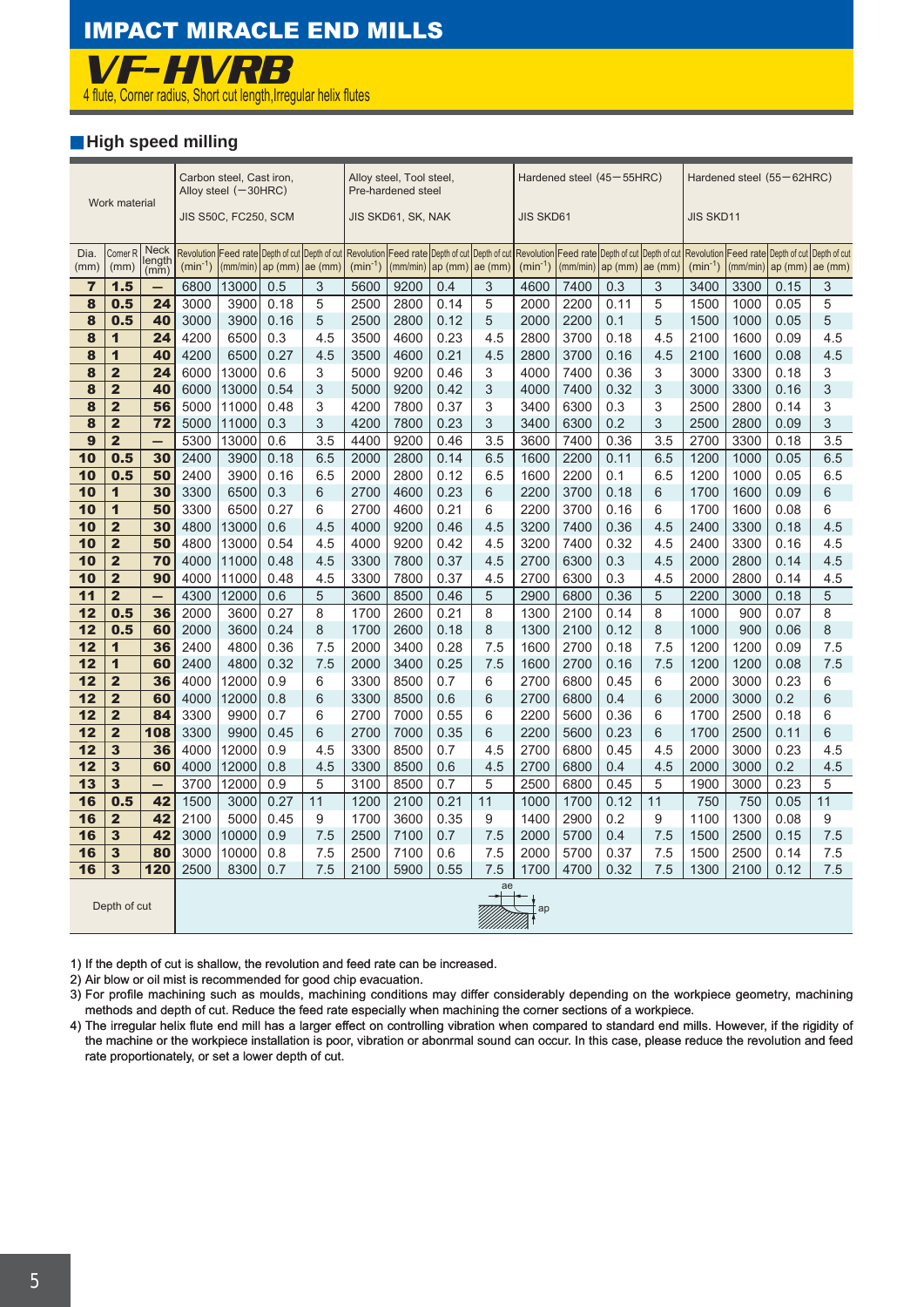#### High depth of cut conditions

Hease refer to high speed conditions in case of " — ".

|                         |                              |                                         |                          | Carbon steel, Cast iron,<br>Alloy steel $(-30HRC)$ |                                   |                          |                          | Alloy steel, Tool steel,<br>Pre-hardened steel |                                                                    |                          |                          |                          | Hardened steel (45 - 55HRC)    |                          |                                                                                                                                                                                                |                          | Hardened steel (55 - 62HRC)    |                          |
|-------------------------|------------------------------|-----------------------------------------|--------------------------|----------------------------------------------------|-----------------------------------|--------------------------|--------------------------|------------------------------------------------|--------------------------------------------------------------------|--------------------------|--------------------------|--------------------------|--------------------------------|--------------------------|------------------------------------------------------------------------------------------------------------------------------------------------------------------------------------------------|--------------------------|--------------------------------|--------------------------|
|                         | Work material                |                                         |                          | <b>JIS S50C, FC250, SCM</b>                        |                                   |                          |                          | JIS SKD61, SK, NAK                             |                                                                    |                          | <b>JIS SKD61</b>         |                          |                                |                          | <b>JIS SKD11</b>                                                                                                                                                                               |                          |                                |                          |
| Dia.<br>(mm)            | Corner <sub>R</sub><br>(mm)  | <b>Neck</b><br>length<br>$(m\tilde{m})$ | $(min^{-1})$             |                                                    | $(mm/min)$ ap $(mm)$ ae $(mm)$    |                          | $(min^{-1})$             |                                                | $\frac{1}{2}$ (mm/min) $\frac{1}{2}$ ap (mm) $\frac{1}{2}$ ae (mm) |                          | $(min^{-1})$             |                          | $(mm/min)$ ap $(mm)$ ae $(mm)$ |                          | Revolution Feed rate Depth of cut Depth of cut Revolution Feed rate Depth of cut Depth of cut Revolution Feed rate Depth of cut Revolution Feed rate Depth of cut Depth of cut<br>$(min^{-1})$ |                          | $(mm/min)$ ap $(mm)$ ae $(mm)$ |                          |
| 1                       | 0.2                          | 4                                       | 24000                    | 2200                                               | 0.08                              | 0.45                     | 20000                    | 1500                                           | 0.07                                                               | 0.45                     | 16000                    | 1200                     | 0.05                           | 0.45                     | 12000                                                                                                                                                                                          | 550                      | 0.025                          | 0.45                     |
| 1                       | 0.2                          | 6                                       | 24000                    | 2000                                               | 0.07                              | 0.45                     | 20000                    | 1400                                           | 0.05                                                               | 0.45                     | 16000                    | 1100                     | 0.04                           | 0.45                     | 12000                                                                                                                                                                                          | 500                      | 0.02                           | 0.45                     |
| 1                       | 0.2                          | 8                                       | 19000                    | 1400                                               | 0.05                              | 0.45                     | 16000                    | 1000                                           | 0.04                                                               | 0.45                     | 13000                    | 800                      | 0.03                           | 0.45                     | 9500                                                                                                                                                                                           | 350                      | 0.016                          | 0.45                     |
| 1                       | 0.2                          | 10                                      | 14000                    | 800                                                | 0.04                              | 0.45                     | 12000                    | 600                                            | 0.03                                                               | 0.45                     | 9000                     | 400                      | 0.025                          | 0.45                     | 7000                                                                                                                                                                                           | 200                      | 0.012                          | 0.45                     |
| 1                       | 0.2                          | 15                                      | —                        | —                                                  |                                   | —                        |                          |                                                |                                                                    |                          |                          | —                        |                                |                          |                                                                                                                                                                                                | —                        |                                |                          |
| 1                       | 0.2                          | 20                                      | $\overline{\phantom{0}}$ | —                                                  | $\qquad \qquad -$                 | —                        |                          |                                                | —                                                                  | $\qquad \qquad -$        |                          |                          | $\overline{\phantom{0}}$       | $\overline{\phantom{0}}$ | $\overline{\phantom{0}}$                                                                                                                                                                       |                          |                                | —                        |
| 1.5                     | 0.3                          | $\overline{\mathbf{4}}$                 | 19000                    | 3000                                               | 0.2                               | 0.65                     | 16000                    | 2100                                           | 0.16                                                               | 0.65                     | 13000                    | 1700                     | 0.12                           | 0.65                     | 9500                                                                                                                                                                                           | 750                      | 0.06                           | 0.65                     |
| 1.5                     | 0.3                          | 6                                       | 19000                    | 2300                                               | 0.16                              | 0.65                     | 16000                    | 1600                                           | 0.13                                                               | 0.65                     | 13000                    | 1300                     | 0.1                            | 0.65                     | 9500                                                                                                                                                                                           | 580                      | 0.05                           | 0.65                     |
| 1.5                     | 0.3                          | 10                                      | 16000                    | 1700                                               | 0.1                               | 0.65                     | 13000                    | 1200                                           | 0.07                                                               | 0.65                     | 11000                    | 1000                     | 0.05                           | 0.65                     | 8000                                                                                                                                                                                           | 430                      | 0.03                           | 0.65                     |
| 1.5                     | 0.3                          | 15                                      | 13000                    | 1000                                               | 0.06                              | 0.65                     | 11000                    | 700                                            | 0.05                                                               | 0.65                     | 9000                     | 600                      | 0.04                           | 0.65                     | 6500                                                                                                                                                                                           | 250                      | 0.018                          | 0.65                     |
| 1.5                     | 0.3                          | 20                                      | —                        | —                                                  | —                                 | —                        | —                        | —                                              | —                                                                  | —                        | —                        | —                        | —                              | —                        | —                                                                                                                                                                                              | —                        | —                              |                          |
| 1.5                     | 0.3                          | 25                                      | —                        | $\qquad \qquad -$                                  | —                                 | —                        | -                        | —                                              | —                                                                  | -                        | —                        | —                        |                                |                          | —                                                                                                                                                                                              | —                        | —                              | —                        |
| 1.5                     | 0.3                          | 30                                      | $\overline{\phantom{0}}$ | $\qquad \qquad -$                                  | $\qquad \qquad -$                 | $\qquad \qquad -$        |                          | $\overline{\phantom{0}}$                       | $\qquad \qquad -$                                                  | $\qquad \qquad -$        |                          | $\overline{\phantom{0}}$ | $\qquad \qquad -$              |                          | $\overline{\phantom{0}}$                                                                                                                                                                       | $\qquad \qquad -$        | $\qquad \qquad -$              | $\overline{\phantom{0}}$ |
| $\overline{\mathbf{2}}$ | 0.5                          | 6                                       | 14000                    | 3000                                               | 0.2                               | 0.75                     | 12000                    | 2100                                           | 0.16                                                               | 0.75                     | 9400                     | 1700                     | 0.12                           | 0.75                     | 7000                                                                                                                                                                                           | 750                      | 0.06                           | 0.75                     |
| $\overline{2}$          | 0.5                          | 10                                      | 14000                    | 3000                                               | 0.16                              | 0.75                     | 12000                    | 2100                                           | 0.13                                                               | 0.75                     | 9400                     | 1700                     | 0.1                            | 0.75                     | 7000                                                                                                                                                                                           | 750                      | 0.05                           | 0.75                     |
| $\mathbf{2}$            | 0.5                          | 15                                      | 12000                    | 2100                                               | 0.1                               | 0.75                     | 10000                    | 1500                                           | 0.08                                                               | 0.75                     | 8000                     | 1200                     | 0.06                           | 0.75                     | 6000                                                                                                                                                                                           | 530                      | 0.03                           | 0.75                     |
| $\mathbf{2}$            | 0.5                          | 20                                      | 12000                    | 1100                                               | 0.08                              | 0.75                     | 10000                    | 800                                            | 0.06                                                               | 0.75                     | 8000                     | 600                      | 0.05                           | 0.75                     | 6000                                                                                                                                                                                           | 280                      | 0.025                          | 0.75                     |
| $\mathbf{2}$            | 0.5                          | 25                                      |                          |                                                    |                                   |                          |                          |                                                |                                                                    |                          |                          |                          |                                | —                        |                                                                                                                                                                                                | —                        |                                |                          |
| $\mathbf{2}$            | 0.5                          | 30                                      | —                        | $\qquad \qquad -$                                  | $\qquad \qquad -$                 | —                        | —                        | $\qquad \qquad -$                              | —                                                                  | —                        | —                        | —                        | —                              | $\qquad \qquad -$        | —                                                                                                                                                                                              | —                        | —                              | —                        |
| $\mathbf{2}$            | 0.5                          | 35                                      | $\overline{\phantom{0}}$ | $\overline{\phantom{0}}$                           |                                   | —                        | —                        |                                                | —                                                                  | —                        | $\overline{\phantom{0}}$ | $\overline{\phantom{0}}$ |                                | $\overline{\phantom{0}}$ | $\overline{\phantom{0}}$                                                                                                                                                                       | $\overline{\phantom{0}}$ | $\overline{\phantom{0}}$       |                          |
| $\overline{2}$          | 0.5                          | 40                                      | $\overline{\phantom{0}}$ | $\overline{\phantom{0}}$                           | $\qquad \qquad -$                 | $\overline{\phantom{0}}$ | $\overline{\phantom{0}}$ | $\overline{\phantom{0}}$                       | $\overline{\phantom{0}}$                                           | $\overline{\phantom{0}}$ |                          |                          |                                |                          |                                                                                                                                                                                                |                          |                                | $\qquad \qquad -$        |
| 3<br>3                  | 0.5<br>0.5                   | 10<br>15                                | 9600<br>9600             | 3300<br>2700                                       | 0.24<br>0.22                      | 1.5<br>1.5               | 8000<br>8000             | 2300<br>1900                                   | 0.2<br>0.17                                                        | 1.5<br>1.5               | 6400<br>6400             | 1800<br>1500             | 0.14<br>0.13                   | 1.5<br>1.5               | 4800<br>4800                                                                                                                                                                                   | 830<br>680               | 0.07<br>0.06                   | 1.5<br>1.5               |
| 3                       | 0.5                          | 20                                      | 7800                     | 2200                                               | 0.18                              | 1.5                      | 6500                     | 1500                                           | 0.14                                                               | 1.5                      | 5200                     | 1200                     | 0.11                           | 1.5                      | 3900                                                                                                                                                                                           | 550                      | 0.05                           | 1.5                      |
| 3                       | 0.5                          | 30                                      | 7800                     | 1700                                               | 0.12                              | 1.5                      | 6500                     | 1200                                           | 0.1                                                                | 1.5                      | 5200                     | 1000                     | 0.07                           | 1.5                      | 3900                                                                                                                                                                                           | 430                      | 0.04                           | 1.5                      |
| 3                       | 0.8                          | 10                                      | 9600                     | 3300                                               | 0.5                               | 1                        | 8000                     | 2300                                           | 0.4                                                                | 1                        | 6400                     | 1800                     | 0.3                            | 1                        | 4800                                                                                                                                                                                           | 830                      | 0.14                           | 1                        |
| 3                       | 0.8                          | 15                                      | 9600                     | 2700                                               | 0.5                               | $\mathbf{1}$             | 8000                     | 1900                                           | 0.35                                                               | $\mathbf{1}$             | 6400                     | 1500                     | 0.25                           | $\mathbf{1}$             | 4800                                                                                                                                                                                           | 680                      | 0.13                           | $\mathbf{1}$             |
| 3                       | 0.8                          | 20                                      | 7800                     | 2200                                               | 0.4                               | 1                        | 6500                     | 1500                                           | 0.3                                                                | 1                        | 5200                     | 1200                     | 0.23                           | 1                        | 3900                                                                                                                                                                                           | 550                      | 0.11                           | 1                        |
| 3                       | 0.8                          | 30                                      | 7800                     | 1700                                               | 0.24                              | $\mathbf{1}$             | 6500                     | 1200                                           | 0.2                                                                | $\mathbf{1}$             | 5200                     | 1000                     | 0.14                           | $\mathbf{1}$             | 3900                                                                                                                                                                                           | 430                      | 0.05                           | $\mathbf{1}$             |
| 3                       | 0.8                          | 40                                      | $\overline{\phantom{0}}$ |                                                    | $\overbrace{\phantom{123221111}}$ |                          | —                        |                                                | —                                                                  | $\qquad \qquad -$        | —                        | —                        |                                | $\overline{\phantom{0}}$ | —                                                                                                                                                                                              | $\qquad \qquad -$        | $\overline{\phantom{0}}$       | $\overline{\phantom{0}}$ |
| 3                       | 0.8                          | 50                                      | $\qquad \qquad -$        | $\overline{\phantom{0}}$                           | —                                 |                          |                          |                                                | $\qquad \qquad -$                                                  |                          |                          |                          | $\qquad \qquad -$              |                          |                                                                                                                                                                                                |                          |                                | $\qquad \qquad -$        |
| $\overline{\bf 4}$      | 0.5                          | 12                                      | 5000                     | 1800                                               | 0.3                               | 2                        | 4200                     | 1300                                           | 0.24                                                               | 2                        | 3400                     | 1000                     | 0.18                           | $\overline{2}$           | 2500                                                                                                                                                                                           | 450                      | 0.06                           | 2                        |
| 4                       | 0.5                          | 20                                      | 5000                     | 1800                                               | 0.3                               | $\overline{2}$           | 4200                     | 1300                                           | 0.22                                                               | $\overline{2}$           | 3400                     | 1000                     | 0.17                           | $\overline{2}$           | 2500                                                                                                                                                                                           | 450                      | 0.06                           | $\overline{2}$           |
| 4                       | 0.5                          | 30                                      | 4100                     | 1500                                               | 0.24                              | 2                        | 3400                     | 1100                                           | 0.19                                                               | $\overline{2}$           | 2700                     | 840                      | 0.14                           | $\overline{2}$           | 2100                                                                                                                                                                                           | 380                      | 0.05                           | $\overline{2}$           |
| 4                       | 0.5                          | 48                                      | —                        | —                                                  | $\qquad \qquad -$                 | -                        | —                        | —                                              | —                                                                  | -                        | —                        | —                        | —                              | $\overline{\phantom{0}}$ | -                                                                                                                                                                                              | $\qquad \qquad -$        | -                              | —                        |
| $\overline{\mathbf{4}}$ | $\mathbf 1$                  | 12                                      | 7200                     | 3600                                               | 0.6                               | 1.5                      | 6000                     | 2500                                           | 0.5                                                                | 1.5                      | 4800                     | 2000                     | 0.36                           | 1.5                      | 3600                                                                                                                                                                                           | 900                      | 0.12                           | 1.5                      |
| 4                       | $\mathbf 1$                  | 20                                      | 7200                     | 3600                                               | 0.6                               | 1.5                      | 6000                     | 2500                                           | 0.4                                                                | 1.5                      | 4800                     | 2000                     | 0.32                           | 1.5                      | 3600                                                                                                                                                                                           | 900                      | 0.11                           | 1.5                      |
| 4                       | $\mathbf{1}$                 | 30                                      | 6000                     | 3000                                               | 0.5                               | 1.5                      | 5000                     | 2100                                           | 0.4                                                                | 1.5                      | 4000                     | 1700                     | 0.3                            | 1.5                      | 3000                                                                                                                                                                                           | 750                      | 0.1                            | 1.5                      |
| 6                       | 0.5                          | 18                                      | 2400                     | 1200                                               | 0.3                               | 3.5                      | 2000                     | 840                                            | 0.24                                                               | 3.5                      | 1600                     | 670                      | 0.18                           | 3.5                      | 1200                                                                                                                                                                                           | 300                      | 0.06                           | 3.5                      |
| 6                       | 0.5                          | 30                                      | 2400                     | 1200                                               | 0.3                               | 3.5                      | 2000                     | 840                                            | 0.22                                                               | 3.5                      | 1600                     | 670                      | 0.17                           | 3.5                      | 1200                                                                                                                                                                                           | 300                      | 0.06                           | 3.5                      |
| 6                       | 1                            | 18                                      | 4800                     | 3900                                               | $\mathbf{1}$                      | 3                        | 4000                     | 2700                                           | 0.8                                                                | 3                        | 3200                     | 2200                     | 0.6                            | 3                        | 2400                                                                                                                                                                                           | 980                      | 0.2                            | 3                        |
| 6<br>6                  | $\mathbf{1}$<br>$\mathbf{1}$ | 30<br>54                                | 4800<br>4000             | 3900<br>3300                                       | 0.9<br>0.5                        | 3<br>3                   | 4000<br>3300             | 2700<br>2300                                   | 0.7<br>0.4                                                         | 3<br>3                   | 3200<br>2700             | 2200<br>1800             | 0.5<br>0.3                     | 3<br>3                   | 2400<br>2000                                                                                                                                                                                   | 980<br>830               | 0.18<br>0.1                    | 3<br>3                   |
| 6                       | 1.5                          | 18                                      | 4800                     | 3900                                               | $\mathbf{1}$                      | 2                        | 4000                     | 2700                                           | 0.8                                                                | 2                        | 3200                     | 2200                     | 0.6                            | $\overline{\mathbf{c}}$  | 2400                                                                                                                                                                                           | 980                      | 0.2                            | $\overline{\mathbf{c}}$  |
| 6                       | 1.5                          | 30                                      | 4800                     | 3900                                               | 0.9                               | $\overline{\mathbf{c}}$  | 4000                     | 2700                                           | 0.7                                                                | 2                        | 3200                     | 2200                     | 0.5                            | $\mathbf 2$              | 2400                                                                                                                                                                                           | 980                      | 0.18                           | $\overline{\mathbf{c}}$  |
| 6                       | 1.5                          | 42                                      | 4000                     | 3300                                               | 0.8                               | 2                        | 3300                     | 2300                                           | 0.6                                                                | 2                        | 2700                     | 1800                     | 0.5                            | 2                        | 2000                                                                                                                                                                                           | 830                      | 0.16                           | 2                        |
| 6                       | 1.5                          | 54                                      | 4000                     | 3300                                               | 0.5                               | 2                        | 3300                     | 2300                                           | 0.4                                                                | $\overline{\mathbf{c}}$  | 2700                     | 1800                     | 0.3                            | $\overline{c}$           | 2000                                                                                                                                                                                           | 830                      | 0.1                            | 2                        |
| 6                       | $\mathbf{2}$                 | 18                                      | 4800                     | 3900                                               | 1                                 | 1.5                      | 4000                     | 2700                                           | 0.8                                                                | 1.5                      | 3200                     | 2200                     | 0.6                            | 1.5                      | 2400                                                                                                                                                                                           | 980                      | 0.2                            | 1.5                      |
| 6                       | $\overline{\mathbf{2}}$      | 30                                      | 4800                     | 3900                                               | 0.9                               | 1.5                      | 4000                     | 2700                                           | 0.7                                                                | 1.5                      | 3200                     | 2200                     | 0.5                            | 1.5                      | 2400                                                                                                                                                                                           | 980                      | 0.18                           | 1.5                      |
|                         |                              |                                         |                          |                                                    |                                   |                          |                          |                                                |                                                                    | ae                       |                          |                          |                                |                          |                                                                                                                                                                                                |                          |                                |                          |
|                         | Depth of cut                 |                                         |                          |                                                    |                                   |                          |                          |                                                |                                                                    |                          | ap                       |                          |                                |                          |                                                                                                                                                                                                |                          |                                |                          |

1) If the depth of cut is shallow, the revolution and feed rate can be increased.

2) Air blow or oil mist is recommended for good chip evacuation.

3) For profile machining such as moulds, machining conditions may differ considerably depending on the workpiece geometry, machining methods and depth of cut. Reduce the feed rate especially when machining the corner sections of a workpiece.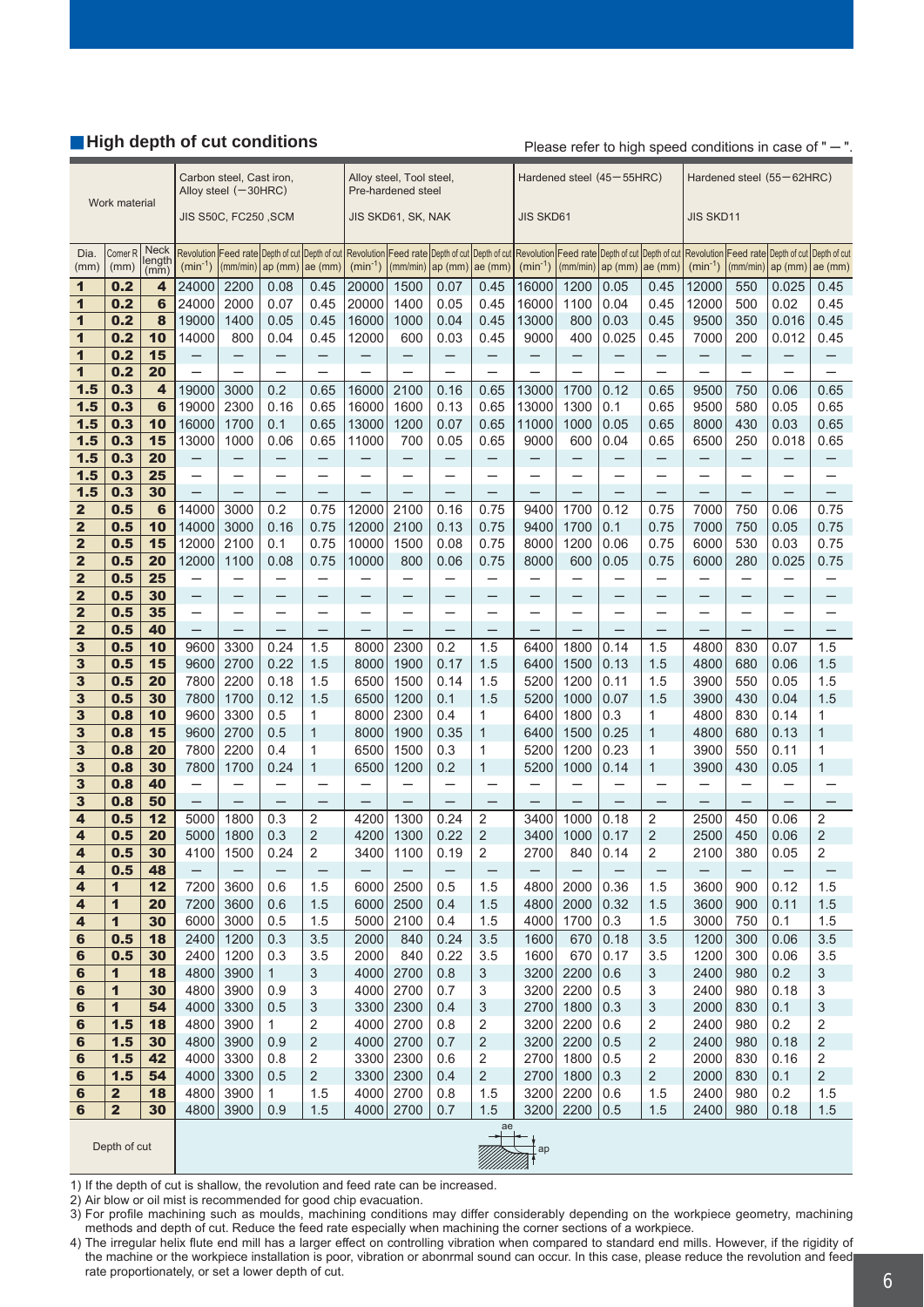

4 flute, Corner radius, Short cut length, Irregular helix flutes

#### **High depth of cut conditions**

|                | Work material               |                                       |              | Carbon steel, Cast iron,<br>Alloy steel (-30HRC) |                                |          |              | Alloy steel, Tool steel,<br>Pre-hardened steel |                                |                  |              | Hardened steel (45-55HRC) |              |                                                                                                                                                                                |                  | Hardened steel (55 - 62HRC) |              |                                |
|----------------|-----------------------------|---------------------------------------|--------------|--------------------------------------------------|--------------------------------|----------|--------------|------------------------------------------------|--------------------------------|------------------|--------------|---------------------------|--------------|--------------------------------------------------------------------------------------------------------------------------------------------------------------------------------|------------------|-----------------------------|--------------|--------------------------------|
|                |                             |                                       |              | JIS S50C, FC250, SCM                             |                                |          |              | JIS SKD61, SK, NAK                             |                                |                  | JIS SKD61    |                           |              |                                                                                                                                                                                | <b>JIS SKD11</b> |                             |              |                                |
| Dia.<br>(mm)   | Corner <sub>R</sub><br>(mm) | <b>Neck</b><br>length<br>$(m\bar{m})$ | $(min^{-1})$ | Revolution Feed rate Depth of cut Depth of cut   | $(mm/min)$ ap $(mm)$ ae $(mm)$ |          | $(min^{-1})$ |                                                | $(mm/min)$ ap $(mm)$ ae $(mm)$ |                  | $(min^{-1})$ |                           |              | Revolution Feed rate Depth of cut Depth of cut Revolution Feed rate Depth of cut Depth of cut Revolution Feed rate Depth of cut Depth of cut<br>$(mm/min)$ ap $(mm)$ ae $(mm)$ | $(min^{-1})$     |                             |              | $(mm/min)$ ap $(mm)$ ae $(mm)$ |
| $\overline{7}$ | 1.5                         | -                                     | 4100         | 3900                                             | $\mathbf{1}$                   | 3        | 3400         | 2700                                           | 0.8                            | 3                | 2700         | 2200                      | 0.6          | 3                                                                                                                                                                              | 2100             | 980                         | 0.2          | 3                              |
| 8              | 0.5                         | 24                                    | 1800         | 1200                                             | 0.35                           | 5        | 1500         | 840                                            | 0.3                            | 5                | 1200         | 670                       | 0.2          | 5                                                                                                                                                                              | 900              | 300                         | 0.07         | 5                              |
| 8              | 0.5                         | 40                                    | 1800         | 1200                                             | 0.3                            | 5        | 1500         | 840                                            | 0.25                           | 5                | 1200         | 670                       | 0.2          | 5                                                                                                                                                                              | 900              | 300                         | 0.06         | 5                              |
| 8              | $\overline{\mathbf{1}}$     | 24                                    | 2500         | 2000                                             | 0.6                            | 4.5      | 2100         | 1400                                           | 0.5                            | 4.5              | 1700         | 1100                      | 0.4          | 4.5                                                                                                                                                                            | 1300             | 500                         | 0.12         | 4.5                            |
| 8              | $\mathbf{1}$                | 40                                    | 2500         | 2000                                             | 0.5                            | 4.5      | 2100         | 1400                                           | 0.4                            | 4.5              | 1700         | 1100                      | 0.3          | 4.5                                                                                                                                                                            | 1300             | 500                         | 0.11         | 4.5                            |
| 8              | $\overline{2}$              | 24                                    | 3600         | 3900                                             | 1.2                            | 3        | 3000         | 2700                                           | 1                              | 3                | 2400         | 2200                      | 0.7          | 3                                                                                                                                                                              | 1800             | 980                         | 0.24         | 3                              |
| 8              | $\overline{\mathbf{2}}$     | 40                                    | 3600         | 3900                                             | 1.1                            | 3        | 3000         | 2700                                           | 0.9                            | 3                | 2400         | 2200                      | 0.7          | $\ensuremath{\mathsf{3}}$                                                                                                                                                      | 1800             | 980                         | 0.22         | 3                              |
| 8              | $\overline{\mathbf{2}}$     | 56                                    | 3000         | 3300                                             | $\mathbf{1}$                   | 3        | 2500         | 2300                                           | 0.8                            | 3                | 2000         | 1800                      | 0.6          | 3                                                                                                                                                                              | 1500             | 830                         | 0.2          | 3                              |
| 8              | $\overline{\mathbf{2}}$     | $\overline{72}$                       | 3000         | 3300                                             | 0.6                            | 3        | 2500         | 2300                                           | 0.5                            | 3                | 2000         | 1800                      | 0.4          | $\mathsf 3$                                                                                                                                                                    | 1500             | 830                         | 0.12         | 3                              |
| $\overline{9}$ | $\overline{2}$              | $\equiv$                              | 3200         | 3900                                             | 1.2                            | 3.5      | 2700         | 2700                                           | $\mathbf{1}$                   | $\overline{3.5}$ | 2100         | 2200                      | 0.7          | $\overline{3.5}$                                                                                                                                                               | 1600             | 980                         | 0.24         | 3.5                            |
| 10             | 0.5<br>0.5                  | 30                                    | 1400         | 1200                                             | 0.35                           | 6.5      | 1200         | 840                                            | 0.3                            | 6.5              | 940          | 670                       | 0.2          | 6.5                                                                                                                                                                            | 700              | 300                         | 0.07         | 6.5                            |
| 10<br>10       | $\overline{\mathbf{1}}$     | 50<br>30                              | 1400<br>2000 | 1200<br>2000                                     | 0.3<br>0.6                     | 6.5<br>6 | 1200<br>1700 | 840<br>1400                                    | 0.25<br>0.5                    | 6.5<br>6         | 940<br>1300  | 670<br>1100               | 0.2          | 6.5<br>6                                                                                                                                                                       | 700<br>1000      | 300                         | 0.06         | 6.5<br>6                       |
| 10             | $\overline{\mathbf{1}}$     | 50                                    | 2000         | 2000                                             | 0.5                            | 6        | 1700         | 1400                                           | 0.4                            | 6                | 1300         | 1100                      | 0.4<br>0.3   | 6                                                                                                                                                                              | 1000             | 500<br>500                  | 0.12<br>0.11 | 6                              |
| 10             | $\overline{2}$              | 30                                    | 2900         | 3900                                             | 1.2                            | 4.5      | 2400         | 2700                                           | $\mathbf{1}$                   | 4.5              | 1900         | 2200                      | 0.7          | 4.5                                                                                                                                                                            | 1500             | 980                         | 0.24         | 4.5                            |
| 10             | $\overline{2}$              | 50                                    | 2900         | 3900                                             | 1.1                            | 4.5      | 2400         | 2700                                           | 0.9                            | 4.5              | 1900         | 2200                      | 0.7          | 4.5                                                                                                                                                                            | 1500             | 980                         | 0.22         | 4.5                            |
| 10             | $\overline{2}$              | 70                                    | 2400         | 3300                                             | $\mathbf{1}$                   | 4.5      | 2000         | 2300                                           | 0.8                            | 4.5              | 1600         | 1800                      | 0.6          | 4.5                                                                                                                                                                            | 1200             | 830                         | 0.2          | 4.5                            |
| 10             | $\overline{2}$              | 90                                    | 2400         | 3300                                             | 1                              | 4.5      | 2000         | 2300                                           | 0.8                            | 4.5              | 1600         | 1800                      | 0.6          | 4.5                                                                                                                                                                            | 1200             | 830                         | 0.2          | 4.5                            |
| 11             | $\overline{2}$              | -                                     | 2600         | 3600                                             | 1.2                            | 5        | 2200         | 2500                                           | $\mathbf{1}$                   | 5                | 1700         | 2000                      | 0.7          | 5                                                                                                                                                                              | 1300             | 900                         | 0.24         | 5                              |
| 12             | 0.5                         | 36                                    | 1200         | 1100                                             | 0.5                            | 8        | 1000         | 770                                            | 0.4                            | 8                | 800          | 620                       | 0.3          | 8                                                                                                                                                                              | 600              | 280                         | 0.11         | 8                              |
| 12             | 0.5                         | 60                                    | 1200         | 1100                                             | 0.5                            | 8        | 1000         | 770                                            | 0.4                            | 8                | 800          | 620                       | 0.3          | 8                                                                                                                                                                              | 600              | 280                         | 0.1          | 8                              |
| 12             | $\overline{\mathbf{1}}$     | 36                                    | 1400         | 1400                                             | 0.7                            | 7.5      | 1200         | 1000                                           | 0.6                            | 7.5              | 940          | 780                       | 0.4          | 7.5                                                                                                                                                                            | 700              | 350                         | 0.14         | 7.5                            |
| 12             | $\overline{\mathbf{1}}$     | 60                                    | 1400         | 1400                                             | 0.6                            | 7.5      | 1200         | 1000                                           | 0.5                            | 7.5              | 940          | 780                       | 0.4          | 7.5                                                                                                                                                                            | 700              | 350                         | 0.13         | 7.5                            |
| 12             | $\overline{2}$              | 36                                    | 2400         | 3600                                             | 1.8                            | 6        | 2000         | 2500                                           | 1.4                            | 6                | 1600         | 2000                      | 1.1          | 6                                                                                                                                                                              | 1200             | 900                         | 0.4          | 6                              |
| 12             | $\overline{2}$              | 60                                    | 2400         | 3600                                             | 1.6                            | 6        | 2000         | 2500                                           | 1.3                            | 6                | 1600         | 2000                      | $\mathbf{1}$ | 6                                                                                                                                                                              | 1200             | 900                         | 0.3          | 6                              |
| 12             | $\overline{\mathbf{2}}$     | 84                                    | 2000         | 3000                                             | 1.4                            | 6        | 1700         | 2100                                           | 1.1                            | 6                | 1300         | 1700                      | 0.8          | 6                                                                                                                                                                              | 1000             | 750                         | 0.3          | 6                              |
| 12             | $\overline{2}$              | 108                                   | 2000         | 3000                                             | 0.9                            | 6        | 1700         | 2100                                           | 0.7                            | 6                | 1300         | 1700                      | 0.5          | 6                                                                                                                                                                              | 1000             | 750                         | 0.2          | 6                              |
| 12             | 3                           | 36                                    | 2400         | 3600                                             | 1.8                            | 4.5      | 2000         | 2500                                           | 1.4                            | 4.5              | 1600         | 2000                      | 1.1          | 4.5                                                                                                                                                                            | 1200             | 900                         | 0.4          | 4.5                            |
| 12             | 3                           | 60                                    | 2400         | 3600                                             | 1.6                            | 4.5      | 2000         | 2500                                           | 1.3                            | 4.5              | 1600         | 2000                      | $\mathbf{1}$ | 4.5                                                                                                                                                                            | 1200             | 900                         | 0.3          | 4.5                            |
| 13             | $\overline{\mathbf{3}}$     | -                                     | 2200         | 3600                                             | 1.8                            | 5        | 1800         | 2500                                           | 1.4                            | 5                | 1500         | 2000                      | 1.1          | 5                                                                                                                                                                              | 1100             | 900                         | 0.4          | 5                              |
| 16             | 0.5                         | 42                                    | 900          | 900                                              | 0.5                            | 11       | 750          | 630                                            | 0.4                            | 11               | 600          | 500                       | 0.3          | 11                                                                                                                                                                             | 450              | 230                         | 0.1          | 11                             |
| 16             | $\overline{2}$              | 42                                    | 1300         | 1500                                             | 0.9                            | 9        | 1100         | 1100                                           | 0.7                            | 9                | 870          | 840                       | 0.5          | 9                                                                                                                                                                              | 650              | 380                         | 0.2          | 9                              |
| 16             | 3                           | 42                                    | 1800         | 3000                                             | 1.8                            | 7.5      | 1500         | 2100                                           | 1.4                            | 7.5              | 1200         | 1700                      | 0.9          | 7.5                                                                                                                                                                            | 900              | 750                         | 0.4          | 7.5                            |
| 16             | 3                           | 80                                    | 1800         | 3000                                             | 1.6                            | 7.5      | 1500         | 2100                                           | 1.3                            | 7.5              | 1200         | 1700                      | 0.8          | 7.5                                                                                                                                                                            | 900              | 750                         | 0.3          | 7.5                            |
| 16             | 3                           | 120                                   | 1500         | 2500                                             | 1.4                            | 7.5      | 1200         | 1800                                           | 1.1                            | 7.5              | 1000         | 1400                      | 0.7          | 7.5                                                                                                                                                                            | 750              | 630                         | 0.3          | 7.5                            |
|                | Depth of cut                |                                       |              |                                                  |                                |          |              |                                                |                                | ae               | ap           |                           |              |                                                                                                                                                                                |                  |                             |              |                                |

1) If the depth of cut is shallow, the revolution and feed rate can be increased.

2) Air blow or oil mist is recommended for good chip evacuation.

3) For profile machining such as moulds, machining conditions may differ considerably depending on the workpiece geometry, machining methods and depth of cut. Reduce the feed rate especially when machining the corner sections of a workpiece.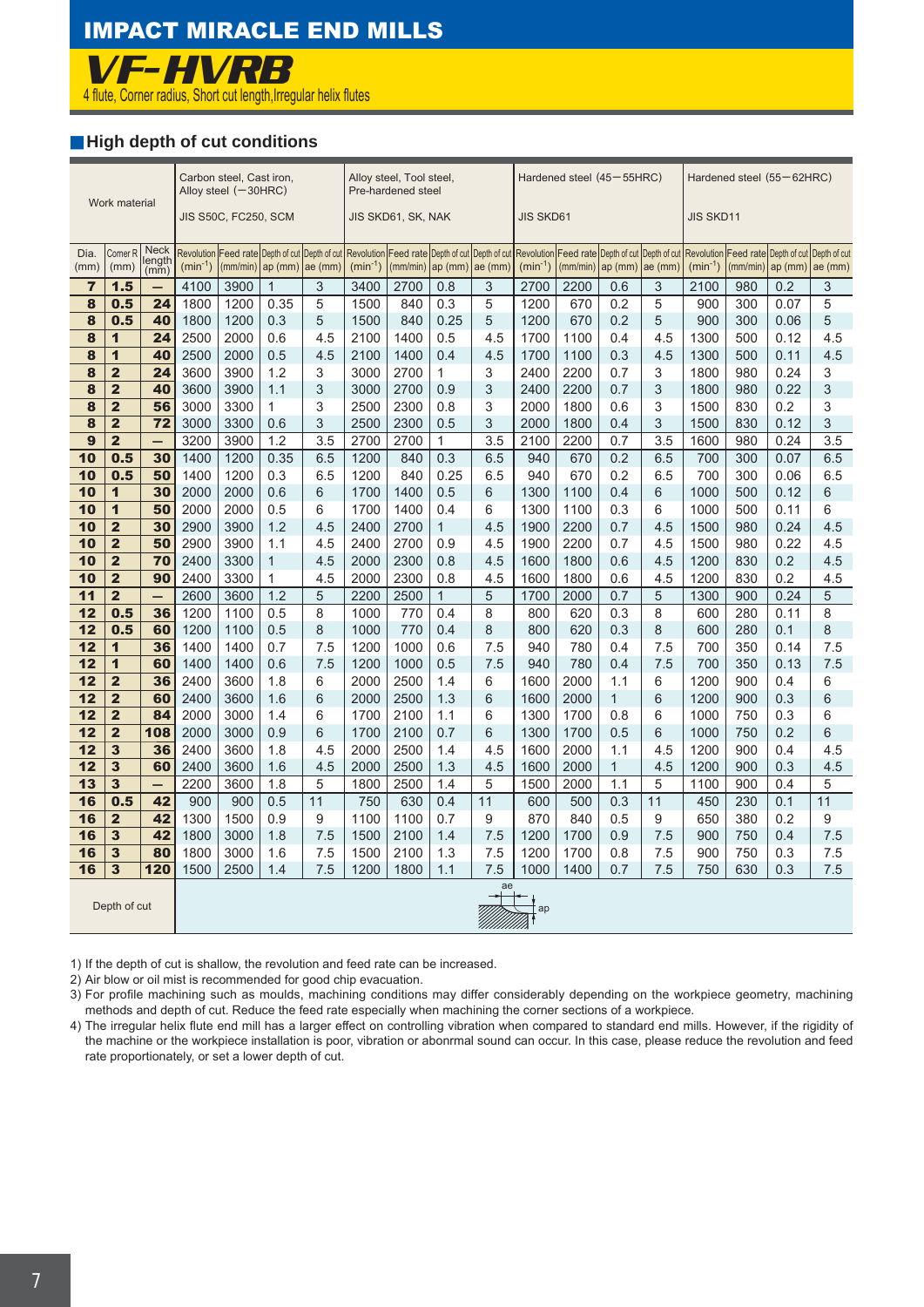|                  | <b>VF-HVRB</b> NEW<br>4 flute, Corner radius, Short cut length, Irregular helix flutes              |                                   |                                         |                                      | $R$ $D1 \le 10$ $\pm 0.007$ $D1 \le 12$ $0 - 0.02$ h6 | $D4 = 6$            | $0 - -0.008$<br>$8 \le D4 \le 10$ 0 - -0.009<br>$12 \leq D4 \leq 16$ 0 - -0.011 |
|------------------|-----------------------------------------------------------------------------------------------------|-----------------------------------|-----------------------------------------|--------------------------------------|-------------------------------------------------------|---------------------|---------------------------------------------------------------------------------|
| ( <b>30HRC</b> ) | Carbon Steel, Alloy Steel, Cast Iron   Tool Steel, Pre-Hardened Steel, Hardened Steel  <br>(≤45HRC) | <b>Hardened Steel</b><br>(555HRC) | <b>Hardened Steel</b><br>$($ >55HRC $)$ | Austenitic<br><b>Stainless Steel</b> | <b>Titanium Alloy,</b><br><b>Heat Resistant Alloy</b> | <b>Copper Alloy</b> | <b>Aluminium Alloy</b>                                                          |
| O                |                                                                                                     |                                   | $\circledcirc$                          |                                      |                                                       |                     |                                                                                 |

**øD1**

**Inclined angle** 

 $R \sim 1$ 

**øD5**

**L2**

**L3**

**L1**

**B1 15°**

**B2**

Taper neck type



a Impact Miracle corner radius end mill for high feed and efficient machining.

| and emclent machining.           |                                  |                     |                            |                                  |                       |                                    |                     |                            |                |                              |                     |                        |                          |                         |                                   | Unit: mm     |
|----------------------------------|----------------------------------|---------------------|----------------------------|----------------------------------|-----------------------|------------------------------------|---------------------|----------------------------|----------------|------------------------------|---------------------|------------------------|--------------------------|-------------------------|-----------------------------------|--------------|
|                                  | Dia.                             | Corner <sub>R</sub> | <b>Taper</b><br>Angle      | Length of<br>Cut                 | <b>Neck</b><br>Length | Length of                          | <b>Neck</b><br>Dia. | Cutting Edge<br>to Shank   | Length         | Overall Shank No. of<br>Dia. | Flutes              |                        |                          |                         | <b>Effective length</b>           |              |
| <b>Order Number</b>              | D <sub>1</sub>                   | R.                  | One Side<br>B <sub>1</sub> | ap                               | L <sub>3</sub>        | Straight<br>Neck<br>L <sub>2</sub> | D <sub>5</sub>      | Angle<br>B <sub>2</sub>    | L <sub>1</sub> | D <sub>4</sub>               | N                   | <b>Stock</b>           | 30'                      | $1^{\circ}$             | for inclined angle<br>$2^{\circ}$ | $3^\circ$    |
| VFHVRBD010R02N006T09             | 1                                | 0.2                 | $0.9^\circ$                | 1                                | 6                     | 2.5                                | 0.94                | $9.3^\circ$                | 60             | 6                            | $\overline{4}$      | $\bullet$              | —                        | 6.6                     | 7.1                               | 7.6          |
| D010R02N010T09                   | $\mathbf{1}$                     | 0.2                 | $0.9^\circ$                | 1                                | 10                    | 2.5                                | 0.94                | $7.5^\circ$                | 60             | 6                            | $\overline{4}$      | $\bullet$              | —                        | 10.6                    | 11.4                              | 12.3         |
| D010R02N015T09                   | 1                                | 0.2                 | $0.9^\circ$                | 1                                | 15                    | 2.5                                | 0.94                | $6.1^\circ$                | 60             | 6                            | $\overline{4}$      | $\bullet$              | —                        | 15.6                    | 16.8                              | 18.1         |
| D010R02N020T09                   | $\mathbf{1}$                     | 0.2                 | $0.9^\circ$                | 1                                | 20                    | 2.5                                | 0.94                | $5.1^\circ$                | 80             | 6                            | 4                   | $\bullet$              | —                        | 20.6 22.1               |                                   | 23.9         |
| D010R02N025T09                   | $\mathbf{1}$                     | 0.2                 | $0.9^\circ$                | 1                                | 25                    | 2.5                                | 0.94                | $4.4^\circ$                | 80             | 6                            | $\overline{4}$      | $\bullet$              | $\overline{\phantom{0}}$ |                         | 25.6 27.5                         | 29.7         |
| D010R02N030T09                   | $\mathbf{1}$                     | 0.2                 | $0.9^\circ$                | 1                                | 30                    | 2.5                                | 0.94                | $3.8^\circ$                | 80             | 6                            | $\overline{4}$      | $\bullet$              | —                        |                         | 30.6 32.9 35.5                    |              |
| D010R02N035T09                   | $\mathbf{1}$                     | 0.2                 | $0.9^\circ$                | 1                                | 35                    | 2.5                                | 0.94                | $3.4^\circ$                | 90             | 6                            | $\overline{4}$      | $\bullet$              | -                        |                         | 35.6 38.3 41.3                    |              |
| D010R02N040T09                   | $\mathbf{1}$                     | 0.2                 | $0.9^\circ$                | $\mathbf{1}$                     | 40                    | 2.5                                | 0.94                | $3.1^\circ$                | 90             | 6                            | $\overline{4}$      | $\bullet$              | —                        |                         | 40.6 43.6 47.2                    |              |
| D010R02N045T09                   | 1                                | 0.2                 | $0.9^\circ$                | 1                                | 45                    | 2.5                                | 0.94                | $2.8^\circ$                | 90             | 6                            | 4                   | $\bullet$              | $\overline{\phantom{0}}$ | 45.6                    | 49                                | *            |
| D010R02N050T09                   | 1                                | 0.2                 | $0.9^\circ$                | 1                                | 50                    | 2.5                                | 0.94                | $2.6^\circ$                | 90             | 6                            | 4                   | $\bullet$              | —                        | 50.6 54.4               |                                   | $\star$      |
| D015R03N010T09                   | 1.5                              | 0.3                 | $0.9^\circ$                | 1.5                              | 10                    | 3                                  | 1.44                | $7.1^\circ$                | 60             | 6                            | 4                   | $\bullet$              | $\overline{\phantom{0}}$ |                         | $10.6$ 11.4                       | 12.3         |
| D015R03N015T09                   | 1.5                              | 0.3                 | $0.9^\circ$                | 1.5                              | 15                    | 3                                  | 1.44                | $5.7^\circ$                | 60             | 6                            | 4                   | $\bullet$              | $\overline{\phantom{0}}$ | 15.6                    | 16.8                              | 18.1         |
| D015R03N020T09                   | 1.5                              | 0.3                 | $0.9^\circ$                | 1.5                              | 20                    | 3                                  | 1.44                | $4.7^\circ$                | 80             | 6                            | 4                   | $\bullet$              | $\overline{\phantom{0}}$ |                         | 20.6 22.2                         | 23.9         |
| D015R03N030T09                   | 1.5                              | 0.3                 | $0.9^\circ$                | 1.5                              | 30                    | 3                                  | 1.44                | $3.5^\circ$                | 80             | 6                            | 4                   | $\bullet$              | $\overline{\phantom{0}}$ |                         | 30.6 32.9 35.6                    |              |
| D015R03N040T09                   | 1.5                              | 0.3                 | $0.9^\circ$                | 1.5                              | 40                    | 3                                  | 1.44                | $2.8^\circ$                | 90             | 6                            | 4                   | $\bullet$              | —                        | 40.6 43.7               |                                   | $\star$      |
| D015R03N050T09                   | 1.5                              | 0.3                 | $0.9^\circ$                | 1.5                              | 50                    | 3                                  | 1.44                | $2.4^\circ$                | 90             | 6                            | 4                   | $\bullet$              | —                        |                         | 50.6 54.4                         | $\star$      |
| D020R05N015T04                   | 2                                | 0.5                 | $0.4^\circ$                | 2                                | 15                    | 4                                  | 1.9                 | $5.2^\circ$                | 60             | 6                            | 4                   | $\bullet$              | 15.6                     | 16.2 <br>20.6 21.3 22.9 | 17.4                              | 18.7         |
| D020R05N020T04<br>D020R05N025T04 | $\overline{2}$<br>$\overline{2}$ | 0.5<br>0.5          | $0.4^\circ$<br>$0.4^\circ$ | $\overline{2}$<br>$\overline{2}$ | 20<br>25              | $\overline{4}$<br>4                | 1.9<br>1.9          | $4.3^\circ$<br>$3.6^\circ$ | 80<br>80       | 6<br>6                       | $\overline{4}$<br>4 | $\bullet$<br>$\bullet$ |                          | 25.6 26.5 28.5          |                                   | 24.7<br>30.8 |
| D020R05N030T04                   | $\overline{2}$                   | 0.5                 | $0.4^\circ$                | $\overline{2}$                   | 30                    | 4                                  | 1.9                 | $3.2^\circ$                | 80             | 6                            | $\overline{4}$      | $\bullet$              |                          | 30.6 31.7 34            |                                   | 36.8         |
| D020R05N035T04                   | $\overline{2}$                   | 0.5                 | $0.4^\circ$                | $\overline{2}$                   | 35                    | 4                                  | 1.9                 | $2.8^\circ$                | 80             | 6                            | 4                   | $\bullet$              |                          | 35.6 36.9 39.6          |                                   | $\star$      |
| D020R05N040T04                   | $\overline{2}$                   | 0.5                 | $0.4^\circ$                | $\overline{2}$                   | 40                    | 4                                  | 1.9                 | $2.5^\circ$                | 80             | 6                            | $\overline{4}$      |                        | 40.6 42                  |                         | 45.2                              | $\star$      |
| D020R05N020T09                   | $\overline{2}$                   | 0.5                 | $0.9^\circ$                | 2                                | 20                    | 4                                  | 1.9                 | $4.4^\circ$                | 80             | 6                            | 4                   | $\bullet$              | -                        |                         | 20.8 22.3                         | 24.1         |
| D020R05N025T09                   | $\overline{2}$                   | 0.5                 | $0.9^\circ$                | $\overline{2}$                   | 25                    | 4                                  | 1.9                 | $3.7^\circ$                | 90             | 6                            | 4                   | $\bullet$              | —                        | 25.8 27.7               |                                   | 29.9         |
| D020R05N030T09                   | $\overline{2}$                   | 0.5                 | $0.9^\circ$                | $\overline{2}$                   | 30                    | 4                                  | 1.9                 | $3.2^\circ$                | 90             | 6                            | 4                   | $\bullet$              | $\overline{\phantom{0}}$ | $30.8$ 33               |                                   | 35.7         |
| D020R05N035T09                   | $\overline{2}$                   | 0.5                 | $0.9^\circ$                | $\overline{2}$                   | 35                    | $\overline{4}$                     | 1.9                 | $2.9^\circ$                | 90             | 6                            | 4                   | $\bullet$              | —                        | 35.8 38.4               |                                   | $\star$      |
| D020R05N040T09                   | 2                                | 0.5                 | $0.9^\circ$                | 2                                | 40                    | 4                                  | 1.9                 | $2.6^\circ$                | 90             | 6                            | 4                   | $\bullet$              | —                        | 40.8 43.8               |                                   | *            |
| D020R05N045T09                   | $\overline{2}$                   | 0.5                 | $0.9^\circ$                | $\overline{2}$                   | 45                    | 4                                  | 1.9                 | $2.3^\circ$                | 90             | 6                            | 4                   | $\bullet$              | $\overline{\phantom{0}}$ | 45.8 49.2               |                                   | $^\star$     |
| D020R05N050T09                   | 2                                | 0.5                 | $0.9^\circ$                | $\overline{2}$                   | 50                    | 4                                  | 1.9                 | $2.2^\circ$                | 100            | 6                            | 4                   | $\bullet$              | $\overline{\phantom{0}}$ | 50.8 54.5               |                                   | *            |
| D020R05N055T09                   | $\overline{2}$                   | 0.5                 | $0.9^\circ$                | 2                                | 55                    | 4                                  | 1.9                 | $2^{\circ}$                | 100            | 6                            | 4                   |                        | $\overline{\phantom{0}}$ | 55.8 59.9               |                                   | $\star$      |
| D020R05N060T09                   | $\overline{2}$                   | 0.5                 | $0.9^\circ$                | $\overline{2}$                   | 60                    | 4                                  | 1.9                 | $1.8^\circ$                | 100            | 6                            | 4                   | $\bullet$              | $\overline{\phantom{0}}$ | 60.8                    | $\star$                           | *            |
| D030R08N020T09                   | 3                                | 0.8                 | $0.9^\circ$                | 3                                | 20                    | 6                                  | 2.9                 | $3.6^\circ$                | 80             | 6                            | 4                   |                        |                          |                         | 20.9 22.4 24.1                    |              |
| D030R08N025T09                   | $\ensuremath{\mathsf{3}}$        | 0.8                 | $0.9^\circ$                | $\sqrt{3}$                       | 25                    | 6                                  | 2.9                 | $3^\circ$                  | 80             | 6                            | 4                   |                        | -                        |                         | 25.9 27.8 30                      |              |
| D030R08N030T09                   | 3                                | 0.8                 | $0.9^\circ$                | 3                                | 30                    | 6                                  | 2.9                 | $2.6^\circ$                | 80             | 6                            | 4                   | $\bullet$              |                          | $30.9$ 33.1             |                                   | $^\star$     |
| D030R08N040T09                   | 3                                | 0.8                 | $0.9^\circ$                | 3                                | 40                    | 6                                  | 2.9                 | $2^{\circ}$                | 90             | 6                            | 4                   | $\bullet$              | —                        | 40.943.9                |                                   | *            |
| D030R08N050T09                   | 3                                | 0.8                 | $0.9^\circ$                | 3                                | 50                    | 6                                  | 2.9                 | $1.7^\circ$                | 90             | 6                            | 4                   |                        | —                        | 50.9                    | $\star$                           | $^\star$     |
| D030R08N060T09                   | 3                                | 0.8                 | $0.9^\circ$                | 3                                | 60                    | 6                                  | 2.9                 | $1.4^\circ$                | 100            | 6                            | 4                   |                        | $\overline{\phantom{0}}$ | 60.9                    | $\star$                           | *            |
| D040R10N025T04                   | 4                                | 1                   | $0.4^\circ$                | $\overline{4}$                   | 25                    | $\overline{7}$                     | 3.9                 | $2.1^\circ$                | 80             | 6                            | 4                   |                        |                          | 25.7 26.6 28.5          |                                   | $\star$      |
| D040R10N030T04                   | 4                                | 1                   | $0.4^\circ$                | $\overline{4}$                   | 30                    | $\overline{7}$                     | 3.9                 | $1.8^\circ$                | 80             | 6                            | 4                   | $\bullet$              |                          | 30.7 31.8               | $\star$                           | *            |

\* No interference

**øD4(h6)**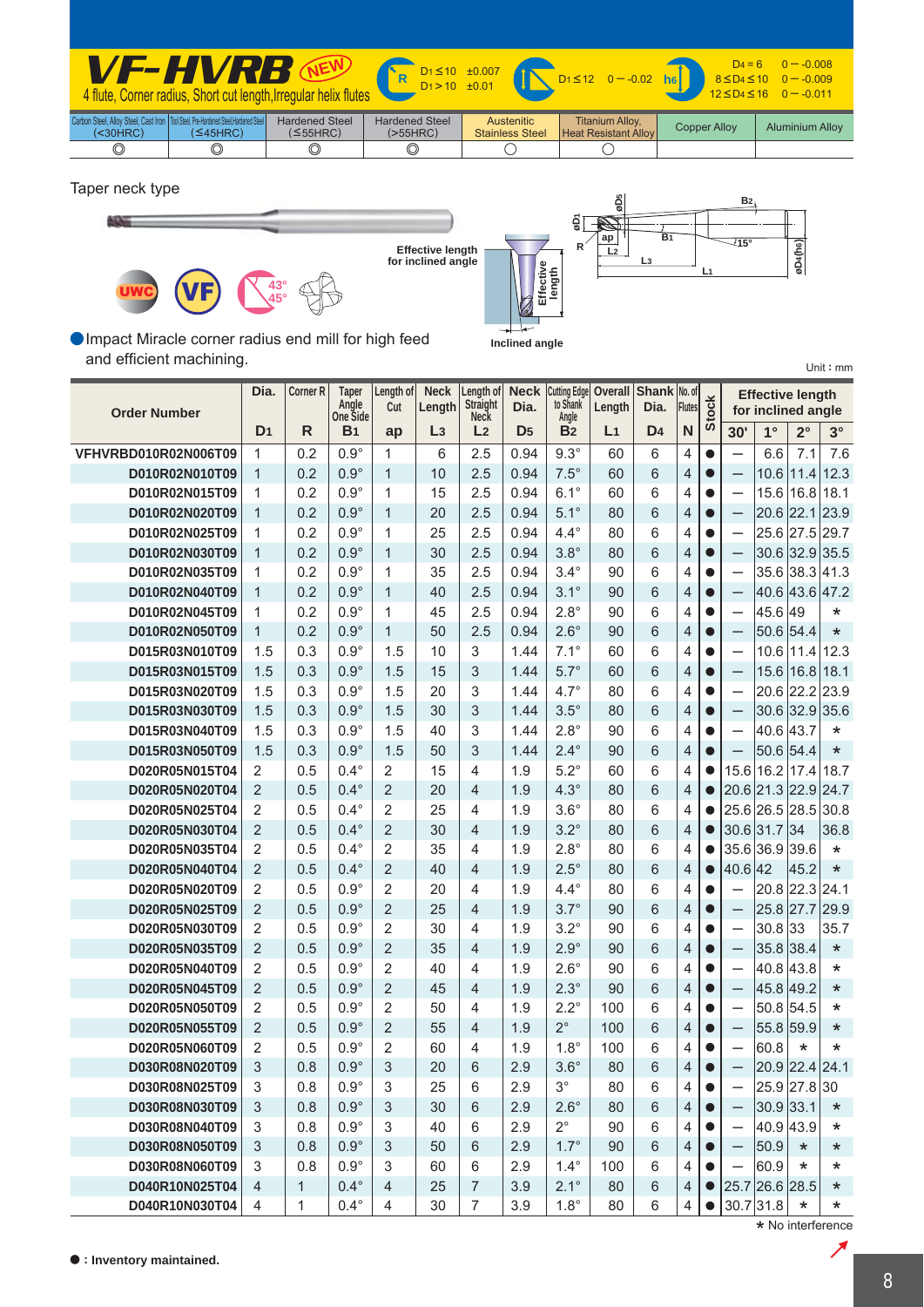### IMPACT MIRACLE END MILLS

## VF-HVRB (Taper neck type)

<u>4 flute, Corner radius, Short cut length,Irregular helix flutes</u>

| <b>Order Number</b>  | Dia.           | <b>Corner R</b> | <b>Taper</b><br>Angle<br>One Side | Length of<br>Cut | <b>Neck</b><br>Length | Length of<br><b>Straight</b><br><b>Neck</b> | <b>Neck</b><br>Dia. | Cutting Edge<br>to Shank<br>Angle | Overall<br>Length | Shank No. of<br>Dia. | <b>IF</b> lutes | ock       |                          | <b>Effective length</b><br>for inclined angle |             |           |
|----------------------|----------------|-----------------|-----------------------------------|------------------|-----------------------|---------------------------------------------|---------------------|-----------------------------------|-------------------|----------------------|-----------------|-----------|--------------------------|-----------------------------------------------|-------------|-----------|
|                      | D <sub>1</sub> | $\mathsf{R}$    | B <sub>1</sub>                    | ap               | L3                    | L2                                          | D <sub>5</sub>      | B <sub>2</sub>                    | L <sub>1</sub>    | D <sub>4</sub>       | N               | ぁ         | 30'                      | $1^{\circ}$                                   | $2^{\circ}$ | $3^\circ$ |
| VFHVRBD040R10N035T04 | 4              | $\mathbf 1$     | $0.4^\circ$                       | 4                | 35                    | $\overline{7}$                              | 3.9                 | $1.6^\circ$                       | 80                | 6                    | 4               |           | 35.7                     | 36.9                                          | $\star$     | $\star$   |
| D040R10N040T04       | 4              | 1               | $0.4^\circ$                       | 4                | 40                    | 7                                           | 3.9                 | $1.4^\circ$                       | 80                | 6                    | 4               |           | 40.7                     | 42.1                                          | $\star$     | *         |
| D040R10N045T04       | 4              | 1               | $0.4^\circ$                       | 4                | 45                    | $\overline{7}$                              | 3.9                 | $1.3^\circ$                       | 90                | 6                    | 4               |           | 45.7                     | 47.3                                          | $\star$     | $\star$   |
| D040R10N050T04       | 4              | 1               | $0.4^\circ$                       | 4                | 50                    | 7                                           | 3.9                 | $1.2^\circ$                       | 90                | 6                    | 4               | ●         | 50.7                     | 52.5                                          | $\star$     | $\star$   |
| D040R10N025T09       | 4              | 1               | $0.9^\circ$                       | 4                | 25                    | $\overline{7}$                              | 3.9                 | $2.2^\circ$                       | 90                | 6                    | 4               |           | —                        | 25.9                                          | 27.8        | $\star$   |
| D040R10N030T09       | 4              | 1               | $0.9^\circ$                       | 4                | 30                    | 7                                           | 3.9                 | $1.9^\circ$                       | 90                | 6                    | 4               |           | $\overline{\phantom{0}}$ | 30.9                                          | $\star$     | $\star$   |
| D040R10N040T09       | 4              | $\mathbf 1$     | $0.9^\circ$                       | 4                | 40                    | $\overline{7}$                              | 3.9                 | $1.4^\circ$                       | 100               | 6                    | 4               |           | —                        | 40.9                                          | $\star$     | $\star$   |
| D040R10N050T09       | 4              | 1               | $0.9^\circ$                       | 4                | 50                    | 7                                           | 3.9                 | $1.2^\circ$                       | 100               | 6                    | 4               | ●         |                          | 50.9                                          | $\star$     | $\star$   |
| D040R10N060T09       | 4              | $\mathbf 1$     | $0.9^\circ$                       | 4                | 60                    | 7                                           | 3.9                 | $1^{\circ}$                       | 100               | 6                    | 4               |           | —                        | 60.9                                          | $\star$     | $\star$   |
| D060R15N040T09       | 6              | 1.5             | $0.9^\circ$                       | 9                | 40                    | 12                                          | 5.85                | $1.4^\circ$                       | 110               | 8                    | 4               |           | —                        | 41.4                                          | $\star$     | $\star$   |
| D060R15N050T09       | 6              | 1.5             | $0.9^\circ$                       | 9                | 50                    | 12                                          | 5.85                | $1.2^\circ$                       | 110               | 8                    | 4               | $\bullet$ |                          | 51.4                                          | $\star$     | $\star$   |
| D060R15N060T09       | 6              | 1.5             | $0.9^\circ$                       | 9                | 60                    | 12                                          | 5.85                | $1^{\circ}$                       | 110               | 8                    | 4               |           |                          | 61.4                                          | $\star$     | $\star$   |
| D060R15N070T09       | 6              | 1.5             | $0.9^\circ$                       | 9                | 70                    | 12                                          | 5.85                | $0.9^\circ$                       | 110               | 8                    | $\overline{4}$  | $\bullet$ |                          | $\star$                                       | $\star$     | $\star$   |
| D080R20N060T09       | 8              | 2               | $0.9^\circ$                       | 12               | 60                    | 15                                          | 7.85                | $1^{\circ}$                       | 150               | 10                   | 4               | ●         |                          | 61.5                                          | *           | $\star$   |
| D080R20N080T09       | 8              | $\overline{2}$  | $0.9^\circ$                       | 12               | 80                    | 15                                          | 7.85                | $0.8^\circ$                       | 150               | 10                   | 4               |           |                          | $\star$                                       | $\star$     | $\star$   |
| D100R20N080T09       | 10             | $\overline{2}$  | $0.9^\circ$                       | 15               | 80                    | 18                                          | 9.7                 | $2^{\circ}$                       | 130               | 16                   | 4               |           |                          | 82                                            | 88          | $\star$   |
| D100R20N120T09       | 10             | $\overline{2}$  | $0.9^\circ$                       | 15               | 120                   | 18                                          | 9.7                 | $1.4^\circ$                       | 180               | 16                   | 4               | $\bullet$ | $\qquad \qquad$          | 122                                           | $\star$     | $\star$   |
| D120R20N080T09       | 12             | $\overline{2}$  | $0.9^\circ$                       | 18               | 80                    | 21                                          | 11.7                | $1.4^\circ$                       | 130               | 16                   | 4               | ●         |                          | 82.2                                          | $\star$     | $\star$   |
| D120R20N120T09       | 12             | $\overline{2}$  | $0.9^\circ$                       | 18               | 120                   | 21                                          | 11.7                | $1^{\circ}$                       | 180               | 16                   | 4               |           |                          | 122.2                                         | $\star$     | $\star$   |

\* No interference

Unit **:** mm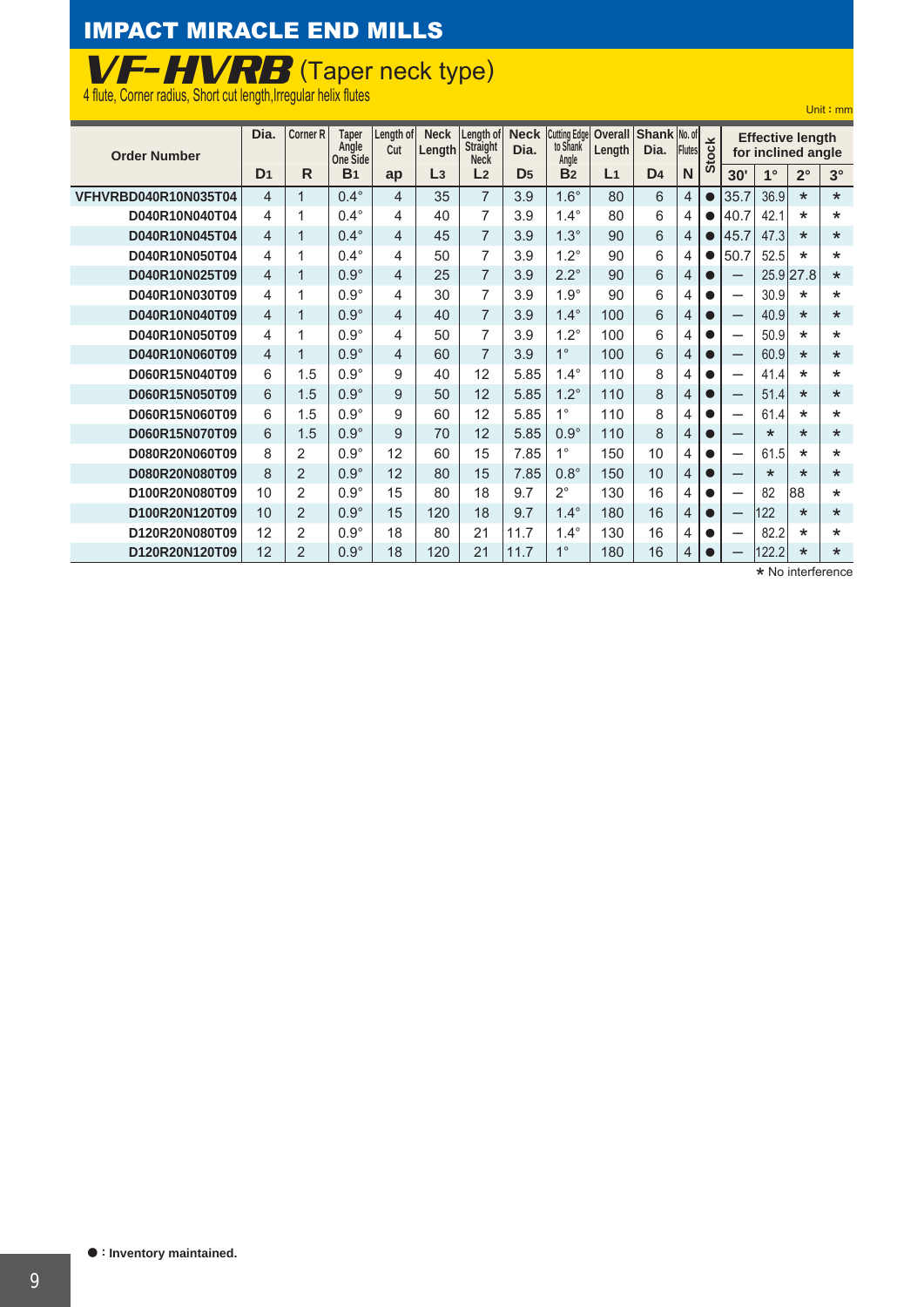|              |               |                      |                |                   | Alloy steel (-30HRC) | Carbon steel, Cast iron,                                                                     |              |                 | Alloy steel, Tool steel,<br>Pre-hardened steel |                                                               |              |                  |                | Hardened steel $(45 - 55$ HRC)     |              |                                                                                  |                | Hardened steel $(55-62HRC)$ |              |
|--------------|---------------|----------------------|----------------|-------------------|----------------------|----------------------------------------------------------------------------------------------|--------------|-----------------|------------------------------------------------|---------------------------------------------------------------|--------------|------------------|----------------|------------------------------------|--------------|----------------------------------------------------------------------------------|----------------|-----------------------------|--------------|
|              | Work material |                      |                |                   |                      | JIS S50C, FC250, SCM                                                                         |              |                 | JIS SKD61, SK, NAK                             |                                                               |              | <b>JIS SKD61</b> |                |                                    |              | JIS SKD11                                                                        |                |                             |              |
|              |               |                      |                |                   |                      |                                                                                              |              |                 |                                                |                                                               |              |                  |                |                                    |              |                                                                                  |                |                             |              |
| Dia.         |               | Corner R Taper angle | <b>Neck</b>    | <b>Revolution</b> |                      | Feed rate  Depth of cut   Depth of cut   Revolution   Feed rate  Depth of cut   Depth of cut |              |                 |                                                |                                                               |              |                  |                |                                    |              | Revolution Feed rate Depth of cut Depth of cut Revolution Feed rate Depth of cut |                |                             | Depth of cut |
| (mm)         | (mm)          | one side             | length<br>(mm) | $(min^{-1})$      |                      | $\vert$ (mm/min) $\vert$ ap (mm) $\vert$ ae (mm) $\vert$                                     |              |                 |                                                | $(min^{-1})$ $\vert$ (mm/min) $\vert$ ap (mm) $\vert$ ae (mm) |              | $(min^{-1})$     |                | $\frac{1}{m\min\}$ ap (mm) ae (mm) |              | $(min-1)$                                                                        |                | $ (mm/min) ap (mm) ae (mm)$ |              |
| 1            | 0.2           | $0.9^\circ$          | 6              | 40000             | 6500                 | 0.03                                                                                         | 0.45         | 33000           | 4600                                           | 0.022                                                         | 0.45         | 27000            | 3700           | 0.018                              | 0.45         | 20000                                                                            | 1600           | 0.01                        | 0.45         |
| 1            | 0.2           | $0.9^\circ$          | 10             | 24000             | 2700                 | 0.015                                                                                        | 0.45         | 20000           | 1900                                           | 0.01                                                          | 0.45         | 16000            | 1500           | 0.008                              | 0.45         | 12000                                                                            | 700            | 0.006                       | 0.45         |
| 1            | 0.2           | $0.9^\circ$          | 15             | 16000             | 1200                 | 0.013                                                                                        | 0.45         | 14000           | 700                                            | 0.008                                                         | 0.45         | 12000            | 500            | 0.007                              | 0.45         | 10000                                                                            | 400            | 0.003                       | 0.45         |
| 1            | 0.2           | $0.9^\circ$          | 20             | 14000             | 1000                 | 0.01                                                                                         | 0.45         | 12000           | 600                                            | 0.006                                                         | 0.45         | 10000            | 400            | 0.005                              | 0.45         | 9000                                                                             | 300            | 0.002                       | 0.45         |
| 1            | 0.2           | $0.9^\circ$          | 25             | 9500              | 610                  | 0.008                                                                                        | 0.45         | 8000            | 440                                            | 0.005                                                         | 0.45         | 6000             | 320            | 0.004                              | 0.45         | 4800                                                                             | 160            | 0.002                       | 0.45         |
| 1            | 0.2           | $0.9^\circ$          | 30             | 4900              | 320                  | 0.007                                                                                        | 0.45         | 4100            | 220                                            | 0.004                                                         | 0.45         | 3000             | 160            | 0.003                              | 0.45         | 2500                                                                             | 80             | 0.002                       | 0.45         |
| 1            | 0.2           | $0.9^\circ$          | 35             | 4000              | 260                  | 0.006                                                                                        | 0.45         | 3400            | 190                                            | 0.003                                                         | 0.45         | 3000             | 160            | 0.003                              | 0.45         | 2000                                                                             | 70             | 0.001                       | 0.45         |
| 1            | 0.2           | $0.9^\circ$          | 40             | 3500              | 180                  | 0.005                                                                                        | 0.45         | 2900            | 130                                            | 0.003                                                         | 0.45         | 2000             | 90             | 0.003                              | 0.45         | 1700                                                                             | 50             | 0.001                       | 0.45         |
| 1            | 0.2           | $0.9^\circ$          | 45             | 2900              | 150                  | 0.004                                                                                        | 0.45         | 2400            | 100                                            | 0.002                                                         | 0.45         | 2000             | 90             | 0.002                              | 0.45         | 1400                                                                             | 40             | 0.001                       | 0.45         |
| 1            | 0.2           | $0.9^\circ$          | 50             | 2900              | 110                  | 0.003                                                                                        | 0.45         | 2400            | 80                                             | 0.002                                                         | 0.45         | 2000             | 60             | 0.002                              | 0.45         | 1400                                                                             | 30             | 0.001                       | 0.45         |
| 1.5          | 0.3           | $0.9^\circ$          | 10             | 27000             | 5700                 | 0.05                                                                                         | 0.65         | 22000           | 4000                                           | 0.035                                                         | 0.65         | 18000            | 3000           | 0.03                               | 0.65         | 14000                                                                            | 1400           | 0.014                       | 0.65         |
| 1.5          | 0.3           | $0.9^\circ$          | 15             | 22000             | 3200                 | 0.03                                                                                         | 0.65         | 18000 2300      |                                                | 0.025                                                         | 0.65         | 15000            | 1700           | 0.018                              | 0.65         | 11000                                                                            | 1000           | 0.009                       | 0.65         |
| 1.5          | 0.3           | $0.9^\circ$          | 20             | 16000             | 1400                 | 0.02                                                                                         | 0.65         | 14000           | 1200                                           | 0.016                                                         | 0.65         | 13000            | 1000           | 0.012                              | 0.65         | 9000                                                                             | 700            | 0.007                       | 0.65         |
| 1.5          | 0.3           | $0.9^\circ$          | 30             | 13000             | 900                  | 0.01                                                                                         | 0.65         | 11000           | 700                                            | 0.008                                                         | 0.65         | 10000            | 600            | 0.006                              | 0.65         | 7500                                                                             | 400            | 0.004                       | 0.65         |
| 1.5          | 0.3           | $0.9^\circ$          | 40             | 4500              | 230                  | 0.008                                                                                        | 0.65         | 3700            | 160                                            | 0.007                                                         | 0.65         | 3000             | 120            | 0.005                              | 0.65         | 2300                                                                             | 70             | 0.003                       | 0.65         |
| 1.5          | 0.3           | $0.9^{\circ}$        | 50             | 3700              | 190                  | 0.007                                                                                        | 0.65         | 3000            | 130                                            | 0.006                                                         | 0.65         | 3000             | 120            | 0.004                              | 0.65         | 1900                                                                             | 60             | 0.002                       | 0.65         |
| $\mathbf{z}$ | 0.5           | $0.4^\circ$          | 15             | 20000             | 7000                 | 0.05                                                                                         | 0.75         | 17000           | 5000                                           | 0.04                                                          | 0.75         | 13000            | 3200           | 0.03                               | 0.75         | 10000                                                                            | 1800           | 0.016                       | 0.75         |
| $\mathbf{2}$ | 0.5           | $0.4^\circ$          | 20             | 20000             | 3600                 | 0.04                                                                                         | 0.75         | 17000           | 2600                                           | 0.03                                                          | 0.75         | 13000            | 1800           | 0.025                              | 0.75         | 10000                                                                            | 900            | 0.012                       | 0.75         |
| $\mathbf{2}$ | 0.5           | $0.4^\circ$          | 25             | 16000             | 1800                 | 0.03                                                                                         | 0.75         | 14000           | 1400                                           | 0.025                                                         | 0.75         | 12000            | 1100           | 0.02                               | 0.75         | 9000                                                                             | 720            | 0.01                        | 0.75         |
| 2            | 0.5           | $0.4^\circ$          | 30             | 16000             | 1400                 | 0.025                                                                                        | 0.75         | 14000           | 1200                                           | 0.02                                                          | 0.75         | 12000            | 900            | 0.016                              | 0.75         | 9000                                                                             | 650            | 0.008                       | 0.75         |
| 2            | 0.5           | $0.4^\circ$          | 35             | 13000             | 1100                 | 0.02                                                                                         | 0.75         | 11000           | 800                                            | 0.018                                                         | 0.75         | 10000            | 700            | 0.014                              | 0.75         | 7000                                                                             | 500            | 0.007                       | 0.75         |
| 2            | 0.5           | $0.4^\circ$          | 40             | 13000             | 1000                 | 0.02                                                                                         | 0.75         | 11000           | 700                                            | 0.015                                                         | 0.75         | 10000            | 600            | 0.012                              | 0.75         | 7000                                                                             | 400            | 0.006                       | 0.75         |
| $\mathbf{2}$ | 0.5           | $0.9^\circ$          | 20             | 20000             | 3600                 | 0.04                                                                                         | 0.75         | 17000           | 2600                                           | 0.03                                                          | 0.75         | 13000            | 1800           | 0.025                              | 0.75         | 10000                                                                            | 900            | 0.012                       | 0.75         |
| $\mathbf{2}$ | 0.5           | $0.9^\circ$          | 25             | 16000             | 1800                 | 0.03                                                                                         | 0.75         | 14000           | 1400                                           | 0.025                                                         | 0.75         | 12000            | 1100           | 0.02                               | 0.75         | 9000                                                                             | 720            | 0.01                        | 0.75         |
| $\mathbf{2}$ | 0.5           | $0.9^\circ$          | 30             | 16000             | 1400                 | 0.025                                                                                        | 0.75         | 14000           | 1200                                           | 0.02                                                          | 0.75         | 12000            | 900            | 0.016                              | 0.75         | 9000                                                                             | 650            | 0.008                       | 0.75         |
| $\mathbf{2}$ | 0.5           | $0.9^\circ$          | 35             | 13000             | 1100                 | 0.02                                                                                         | 0.75         | 11000           | 800                                            | 0.018                                                         | 0.75         | 10000            | 700            | 0.014                              | 0.75         | 7000                                                                             | 500            | 0.007                       | 0.75         |
| $\mathbf{2}$ | 0.5           | $0.9^\circ$          | 40             | 13000             | 1000                 | 0.02                                                                                         | 0.75         | 11000           | 700                                            | 0.015                                                         | 0.75         | 10000            | 600            | 0.012                              | 0.75         | 7000                                                                             | 400            | 0.006                       | 0.75         |
| 2            | 0.5           | $0.9^\circ$          | 45             | 8000              | 500                  | 0.016                                                                                        | 0.75         | 6800            | 360                                            | 0.012                                                         | 0.75         | 5200             | 250            | 0.01                               | 0.75         | 4000                                                                             | 120            | 0.005                       | 0.75         |
| 2            | 0.5           | $0.9^\circ$          | 50             | 8000              | 500                  | 0.016                                                                                        | 0.75         | 6800            | 360                                            | 0.012                                                         | 0.75         | 5200             | 250            | 0.01                               | 0.75         | 4000                                                                             | 120            | 0.005                       | 0.75         |
| $\mathbf{2}$ | 0.5           | $0.9^\circ$          | 55             | 4100              | 230                  | 0.012                                                                                        | 0.75         | 3500            | 170                                            | 0.009                                                         | 0.75         | 2700             | 120            | 0.008                              | 0.75         | 2000                                                                             | 60             | 0.004                       | 0.75         |
| $\mathbf{2}$ | 0.5           | $0.9^\circ$          | 60             |                   |                      | 4100 230 0.012                                                                               | 0.75         |                 |                                                | 3500 170 0.009                                                | 0.75         |                  |                | 2700 120 0.008 0.75                |              | 2000                                                                             |                | 60 0.004                    | 0.75         |
| 3            | 0.8           | $0.9^\circ$          | 20             | 13000 7200 0.19   |                      |                                                                                              | 1            | 11000 5100 0.15 |                                                |                                                               | 1            |                  | 8700 4000 0.11 |                                    | 1            |                                                                                  | 6500 1800 0.06 |                             | 1            |
| 3            | 0.8           | $0.9^\circ$          | 25             | 13000 7200 0.19   |                      |                                                                                              | $\mathbf{1}$ |                 | 11000 5100 0.15                                |                                                               | 1            |                  | 8700 4000 0.11 |                                    | $\mathbf{1}$ |                                                                                  | 6500 1800 0.06 |                             | 1            |
| 3            | 0.8           | $0.9^\circ$          | 30             | 13000 5700 0.12   |                      |                                                                                              | 1            |                 | 11000 4000 0.09                                |                                                               | 1            |                  | 8700 3000 0.07 |                                    | 1            |                                                                                  | 6500 1400 0.04 |                             | 1            |
| 3            | 0.8           | $0.9^\circ$          | 40             | 11000 3600 0.08   |                      |                                                                                              | $\mathbf{1}$ |                 | $9100$ 2600 0.06                               |                                                               | 1            |                  | 7400 2000 0.05 |                                    | 1            |                                                                                  |                | 5500 1000 0.025             | 1            |
| 3            | 0.8           | $0.9^\circ$          | 50             |                   | 8000 2600 0.07       |                                                                                              | 1            |                 | 6600 1800 0.05                                 |                                                               | 1            |                  | 5800 1500 0.04 |                                    | 1            | 4600                                                                             |                | 800 0.02                    | 1            |
| $\mathbf{3}$ | 0.8           | $0.9^\circ$          | 60             |                   | 7800 2480 0.06       |                                                                                              | $\mathbf{1}$ |                 | 6600 1740 0.05                                 |                                                               | $\mathbf{1}$ |                  | 5000 1250 0.04 |                                    | 1            | 3900                                                                             |                | 610 0.02                    | $\mathbf{1}$ |
|              |               |                      |                |                   |                      |                                                                                              |              |                 |                                                |                                                               | ae           |                  |                |                                    |              |                                                                                  |                |                             |              |

Depth of cut

1) If the depth of cut is shallow, the revolution and feed rate can be increased.

2) Air blow or oil mist is recommended for good chip evacuation.

3) For profile machining such as moulds, machining conditions may differ considerably depending on the workpiece geometry, machining methods and depth of cut. Reduce the feed rate especially when machining the corner sections of a workpiece.

UM.

ap